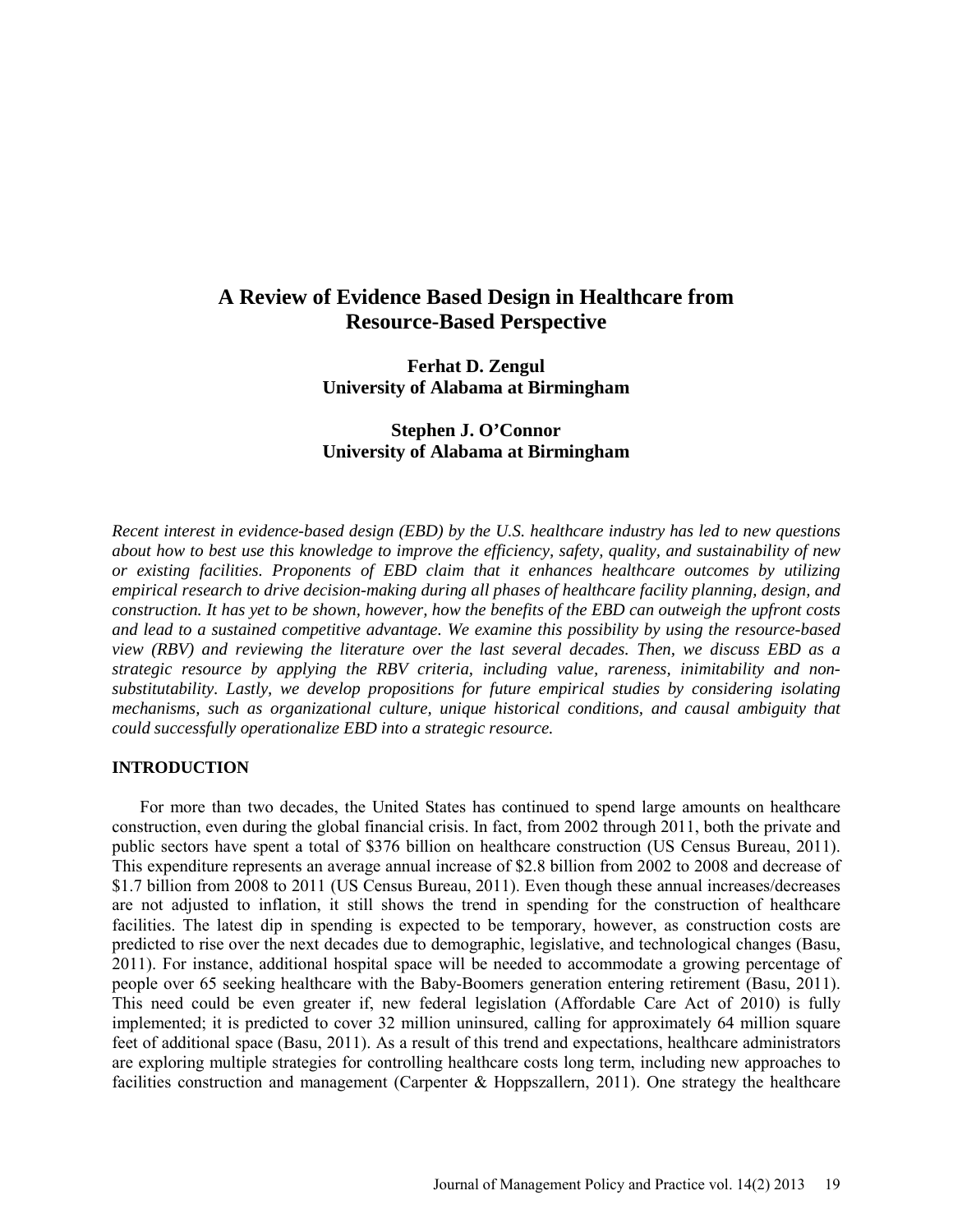industry looking at is Evidence Based Design (EBD), which promises better healthcare performance through long-run cost reducing facility design innovations.

EBD is defined as the use of evidence (credible research) during planning, design, and construction of healthcare facilities to harness better healthcare outcomes (Center for Health Design, 2008). After three decades of research, there is some evidence that various healthcare outcomes are directly or indirectly linked to some design approaches (Josep, 2006a, 2006b, 2006c, 2006d, Ulrich, Quan, Zimring, Joseph, & Choudhary, 2004; Rubin, Owens, & Golden, 1998; Ulrich, Zimring, Zhu, DuBose, Seo, Quan, & Joseph 2008). For example, one study revealed significant relationship between single patient room design and reduction in nosocomial infections (Ben-Abraham, Keller, Szold, Vardi, Weinberg, Barzilay, & Paret, 2002). Another study showed significant relationship between Polyvinly chloride (PVC) exposure and higher level of complaints about respiratory tract symptoms (Tuomainen, Stark, Seuri, Hirvonen, Linnainmaa, Sieppi, & Tukiainen, 2006)

Although considerable research has been devoted identifying the links between specific design interventions and their implications for healthcare outcomes (see Ulrich et al., 2008), less attention has been paid to the gap between evidence-based healthcare design and actual practice. While some experts have concluded that financial barriers are the main cause of the research-practice gap (Sadler, DuBose, Malone, & Zimring, 2008), others have explored the pros and cons of EBD in-depth and established a strong business case for its use (Berry, Parker, Coile, Hamilton, O'Neil, & Sadler, 2004; Sadler, DuBose, Malone, & Zimring, 2008). Still, despite ambitious claims, EBD has not been adopted by many healthcare institutions in a systematic way. This reluctance may be due, in part, to a lack of a critical, systematic review and analysis of its worth as a strategic resource in this industry. Equipped with the knowledge that is demonstrated a competitive advantage, healthcare institutions might be more willing to adopt EBD. A potential analytical approach to inform this adoption process is the resource-based view (RBV) which provides the necessary tools to evaluate EBD as a strategic resource.

Despite its frequent use in the strategic management literature in general, there are only several applications of Resource-Based View (RBV) in the healthcare environment (e.g., Short, Palmer  $\&$ Ketchen, 2002; Weech-Maldonado, Meret-Hanke, Neff, & Mor, 2004; Khatri, 2005; Yarbrough & Powers, 2006; Tarafdar & Gordon, 2007). No study of EBD has been conceptualized through RBV. The purpose of this paper is to use RBV to discover whether EBD is capable of creating sustained competitive advantage for healthcare delivery systems. Overall, we aim to develop some propositions for future empirical testing.

We will achieve our goal through three major steps: 1) providing a theoretical background about EBD and RBV; 2) applying RBV criteria to EBD; 3) developing propositions through the analysis of step 2; and 4) discussing theoretical and managerial implications of utilization of EBD and its capability to provide sustained competitive advantage.

## **Evidence-Based Design (EBD)**

Evidence-based design is "a process for the conscious, explicit, and judicious use of current best evidence from research and practice in making critical decisions, together with an informed client, about the design of each individual and unique project (Hamilton, & Watkins, 2009, p.9)." If one analyzes the evolution of the definition of EBD, one would be able to discern several important dimensions. First of all, EBD is a dynamic, not static, process. Secondly, EBD seeks the best available (objective) information in order to make decisions. Thirdly, EBD is a reciprocal and collaborative process that includes both the EBD team and the client who wants to utilize EBD for the construction of the new healthcare facility or for the renovation of an existing facility.

According to the Center for Health Design (CHD), a team with various backgrounds and skills such as research, finance, information technology, architecture, and clinical practice should evaluate the best credible research. This evaluation enables the team to make decisions about "each phase of the project including the visioning, strategic planning, functional programming, preconceptual design, schematic design, design development, construction documents, construction administration, commissioning, and post-occupancy evaluation (Center for Health Design, 2008, p 43)."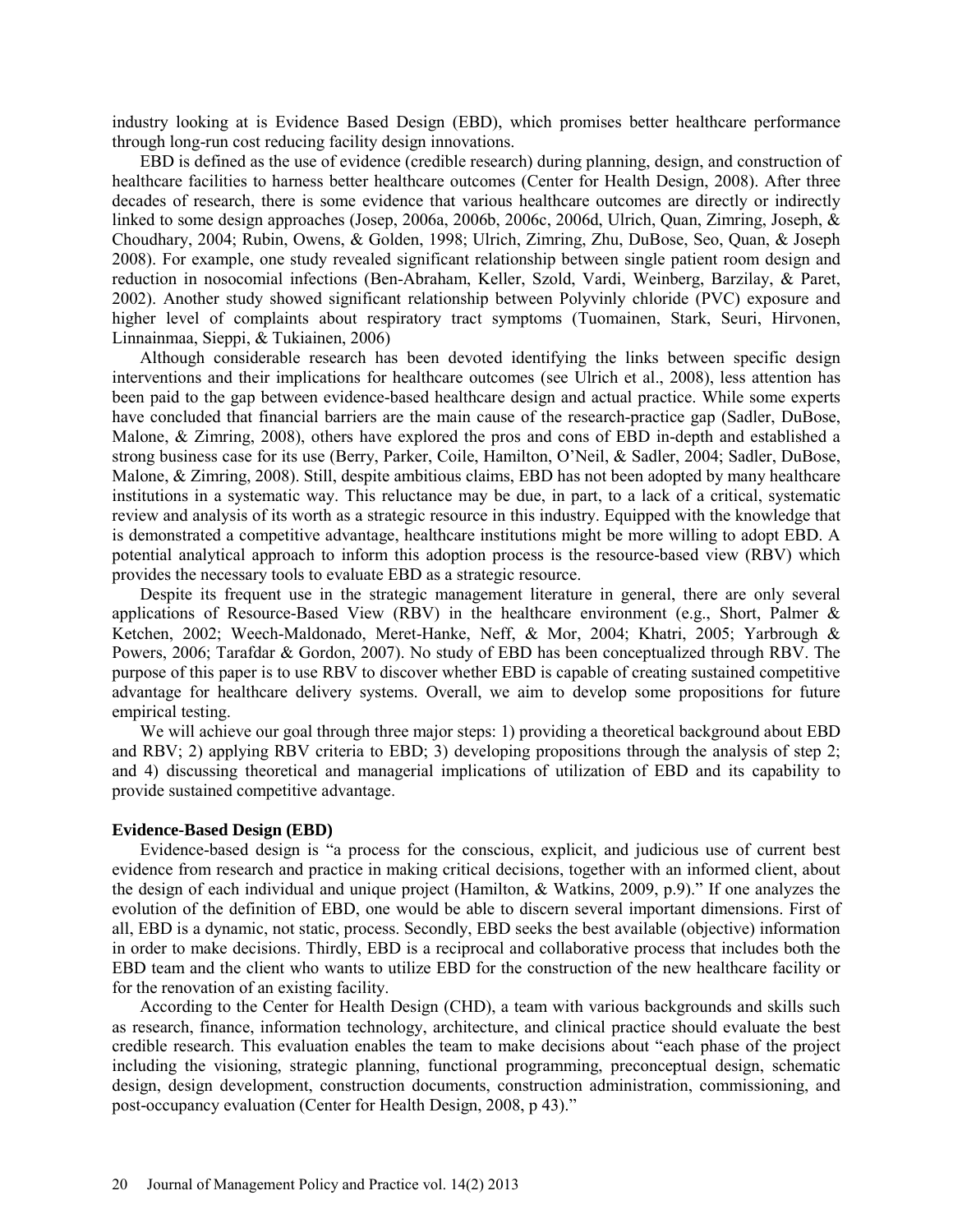#### *History of EBD*

The CHD, a non-profit organization founded in 1993 and issues Evidence-based Design Accreditation and Certification (EDAC) to the qualified individuals, traces the roots of EBD back to the launch of evidence-based movement in 1972. Figure 1, adapted from CHD's website, depicts important times in the history of EBD. In the timeline, CHD recognizes the first hospital based upon the philosophy of Planetree, a non-profit organization founded by a patient in 1978 (Planetree, 2012). Planetree philosophy defines the patient-centered care by emphasizing the relationship between the material environment of healthcare facilities and physical and spiritual dimension of individuals (Planetree, 2012).

| Evidence-based movement<br>started | Model<br>Planetree<br>Hospital<br>First | Design<br>Health<br>(CHD)<br>for<br><b>lenter</b><br>The | Project<br>Pebble | provides<br>that<br>evidence<br>studies<br>$600+$ | Hospital<br>Fable<br>The | certification<br>₹<br>ED <sub>.</sub> | provides<br>that<br>evidence<br>1200+studies | received<br>certification<br>individuals<br>₹.<br>100<br>$\Xi$ |
|------------------------------------|-----------------------------------------|----------------------------------------------------------|-------------------|---------------------------------------------------|--------------------------|---------------------------------------|----------------------------------------------|----------------------------------------------------------------|
| 1972                               | 1985                                    | 1993                                                     | 2000              | 2004                                              | 2005                     | 2008                                  | 2008                                         | 2009                                                           |

**FIGURE 1 HISTORY OF EVIDENCE BASED DESIGN (EBD)**

Source: Adapted from CHD website a[t http://www.healthdesign.org/edac/about](http://www.healthdesign.org/edac/about)

Another milestone was the CHD's Pebble Project, which is started in 2000 to extend the healthcare design-outcome research-base by partnering with healthcare organizations and other firms (Pebble Project, 2010). Healthcare organizations that join Pebble Project share their experiences about the utilization of EBD with other organizations and also benefit from existing knowledge-base. This helps the expansion of the knowledge-base on safety, quality, efficiency, and performance of healthcare services. One such member organization is University Medical Center at Princeton, whose president says that, about EBD, the biggest discovery for them was the depth of design and outcome relationship that they learned during construction of their new facility (Pebble Project, 2012)

In the history of EBD, 2004 and 2008 marked as important dates for evidence that supports the EBD process (Figure 1), with the amount of evidence doubling during this four year period. In their comprehensive report which is the expanded version of their 2004 review, Ulrich et al. (2008) aimed to gather the evidence for the design-outcome link. In this two-step literature review, the authors first identified thirty-two key words and searched academic databases with these or combinations of these key words. Second, the authors screened the results by keeping only the empirically-based studies and studies that examine the link between environmental design and healthcare outcomes (patient, family and staff).

Ulrich et al.'s (2008) extensive literature review of more than 1000 articles found some support for the connection between evidence-based design and health care outcomes. For example, among many other relationships Ulrich et al. (2008) emphasized the significant relationship between access to daylight and reduction in depression. Moreover, scholars at the CHD attempted to reveal a link between physical environment and various healthcare outcomes related to patients, staff, residents, and operations in various healthcare settings such as hospitals, long-term care (Joseph, 2006b, 2006c, 2006d), and primarycare (Min Kantrowitz & Associates, 1993). Some scholars also took into account the role of various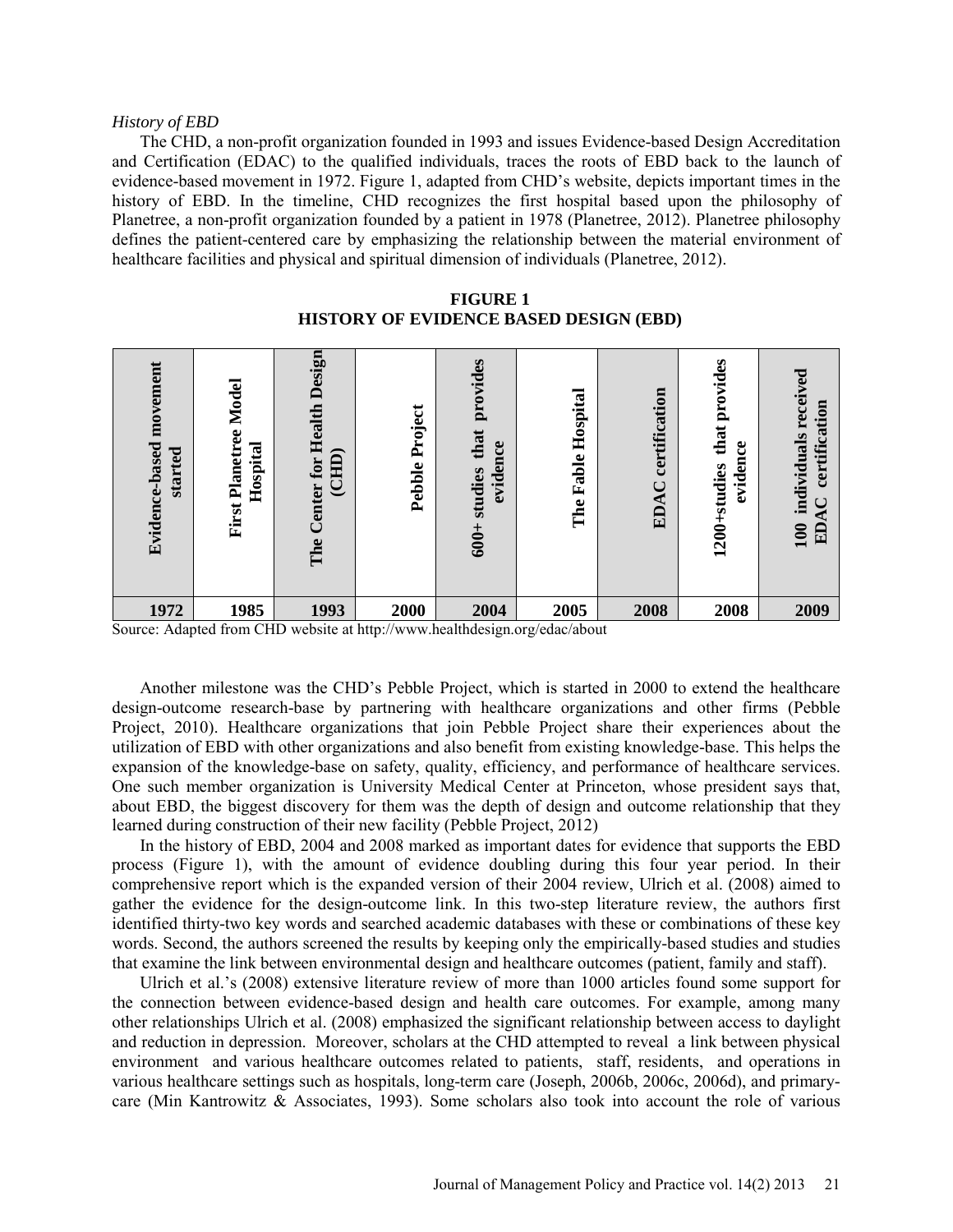healthcare stakeholders such as chief executive officers and nurses (Zimring, Augenbroe, Malone, & Sadler, 2008; Hendrich, & Chow, 2008).

Even though it can be asserted that better healthcare outcomes would have positive impact on financial performance, there are not many studies that support a link between EBD and financial performance. In an attempt to link EBD with financial performance, Sadler et al. (2008) pointed out the improved healthcare outcomes as a mediator between EBD and better financial performance. Even during an attempt to make a better business case for EBD (Sadler et al., 2008), one can only provide an indirect relationship between EBD and financial outcomes. Obviously, this indirect link makes it very difficult to sell the EBD idea to healthcare executives who like to see evidence for its positive contributions to the financial bottom line. In the future, more empirical research should be performed by including financial performance and its connection to EBD.

In 2005, the CHD's Pebble Project team designed the Fable Hospital, a virtual hospital based on the premise of EBD to provide some idea about return on investment (Sadler, Berry, Guenther, Hamilton, Hessler, Merritt, & Parker, 2011). The team estimated that the extra cost of EBD innovations would be recouped through operational savings and patient volume increase within a year (Sadler et al., 2011). After this imaginary hospital exercise, many recommendations in Fable Hospital have started to gain popularity, such as larger single-bed rooms and private-bathrooms, larger windows, noise reducing finishes, and ceiling lifts (Sadler et al., 2011). In the second version of Fable Hospital, Sadler et al. (2011) took into account more studies and the feedback of Pebble Project partners such as Dublin Methodist Hospital and Sacred Heart Medical Center at RiverBend. They estimated that building a 300 bed, 600,000 square foot hospital would cost \$29 million more by using EBD improvements. This initial capital investment would be paid back, however, in about three years through an estimated \$10 million in operational savings (Sadler et al., 2011). Since 2004, many success stories of Pebble Project partners have been featured in articles, magazines and the Pebble Project website.

Despite the success stories of Pebble Project partners and environmental pressures, as of March 29, 2012 the numbers of Pebble Project partner hospitals was still fewer than 50. According to the American Hospital Association, there are 5795 registered hospitals in the U.S. (AHA Fast Facts, 2009). This indicates that many healthcare institutions may not have bought into the idea behind the EBD. In order to overcome such low partnership participation, researchers need to show how specific design interventions cause improvement in healthcare outcomes and how those translate into better financial performance. The environmental pressures such as increasing number of pay-for-performance initiatives, changing reimbursement policies, and toughening reporting requirements on transparency and patient satisfaction indicate that the future for healthcare is going to be even more competitive.

#### *Critique of EBD*

Despite its promises about healthcare outcome and financial performance, some suspicions and criticism exist about efficiency and effectiveness of EBD. For example, is evidence-based design (EBD) a buzz word that was created as a marketing strategy to attract some business? How can one comfortably put EBD as a parallel paradigm to evidence-based medicine like Hamilton (2003) and Stichler & Hamilton (2008) suggested? These questions lead to some legitimate criticisms about EBD in regards to its objectivity, causality, and hasty recommendations (Stankos & Schwartz, 2007). Inferring causality and making recommendations by reviewing about 600 articles in the case of Ulrich et al. (2004) is not seen as enough rigor on the side of EBD when compared to evidence-based medicine by some scholars like Stankos and Schwartz (2007).

As a result of our analysis of literature review articles on EBD, we realized that evidence to support EBD may not be limited to the studies cited in 2004 and 2008 literature reviews. Rubin, Owens, and Golden (1998) wrote a similar literature review article six years before the review by Ulrich et al. (2004). By utilizing more than thirty key words about specific health environment features and patient outcomes, they identified 78,761 studies, classified 1219 of them as "possibly relevant," and found only 84 of them meeting the inclusion criteria. Later Ulrich et al. (2008) ran a more extensive literature review and updated their 2004 report. Since there is a ten year difference between 1998 and 2008 reports, it would be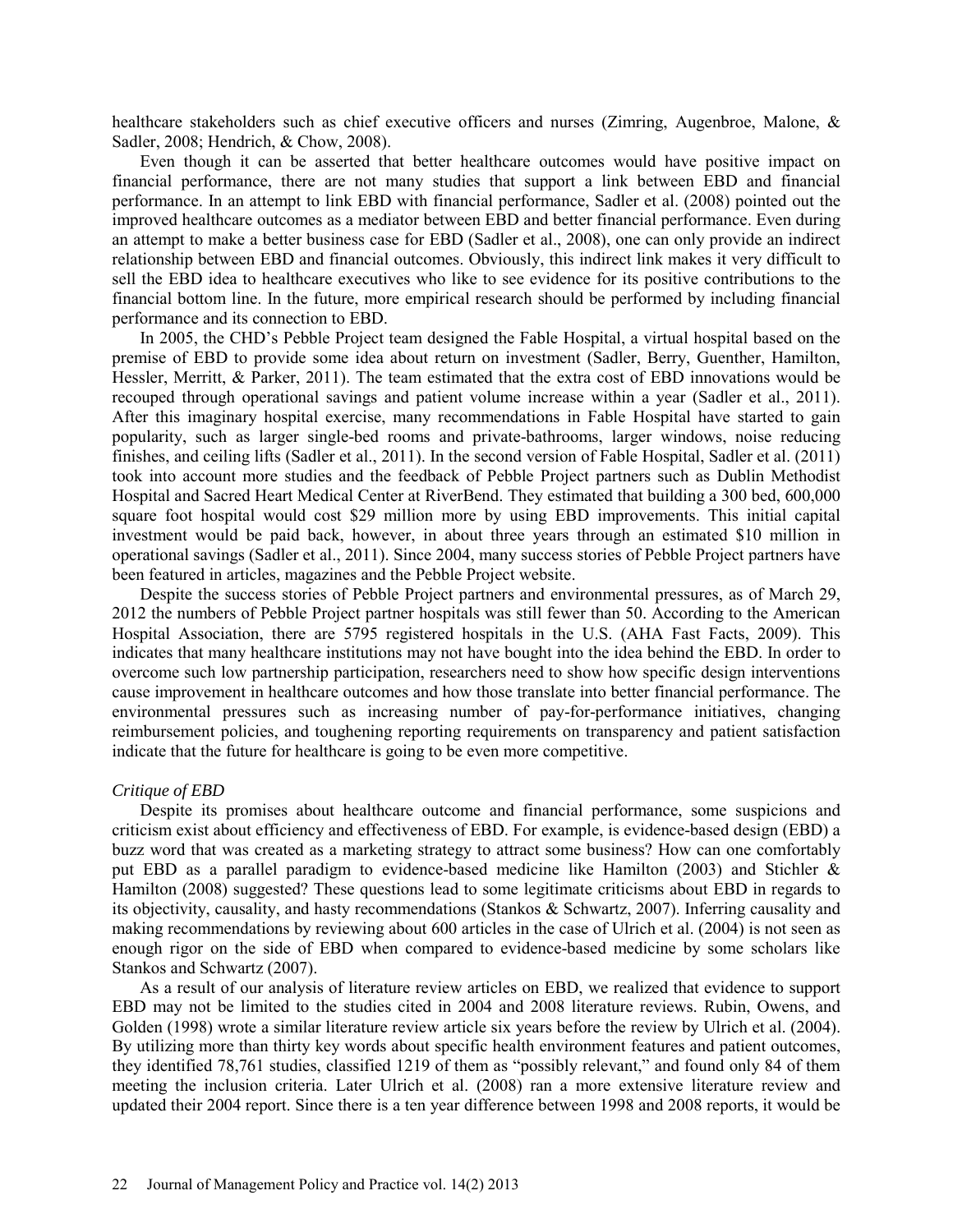insightful to compare them. Both Rubin et al. (1998) and Ulrich et al. (2008) mentioned the limitation of not having enough numbers of randomized-controlled trials or experiments. Both reviews included only empirical research and screened studies according to the strength of the research design and methods. Interestingly only 11 studies out of 84 from the 1998 article were also included in the 2008 review. The difference of 73 might indicate that there were different search or/and selection/retention parameters utilized in both studies. The difference also indicates the research base that could be utilized for EBD design is possibly larger than it has been conceived to be. Among the citations of the Ulrich et al. (2008) review, the number of studies that were dated after 1997 were 302 out of the total 454 citations.

Since one major criticism made by Stankos and Schwartz (2007) came from the limited number of studies about EBD compared to Evidence-Based Medicine, the increasing amount of literature that meets the inclusion criteria from 84 to 600 (in 2004), and even more additions in 2008 indicates that the knowledge-base for EBD is growing. Moreover, the global knowledge-base of EBD is growing with contributions from all around the world (e.g. Finland, Japan, Turkey, United Kingdom; see Ulrich et al., 2008). The utilization of EBD is also showing some signs of expansion outside the United States. Fahshoz & Cheng, (2010) illustrate the current prevalence and diffusion of EBD in the international market by providing stories of three different individuals from Brazil, Denmark, and New Zealand. The authors offer some challenges about the expansion of evidence-based design: EBD reflects and addresses the American way of building and the American health system; other countries generally have different health systems; and there are cultural and political differences between the U.S. and other countries. However, since Fahshoz & Cheng's (2010) article is based on individual perspectives and not based upon empirical research or evidence, one should approach them cautiously. These examples can be taken only as an indication of EBD's growth in the international market.

Overall, EBD is still in its infancy and in order to better establish itself, it should be subjected to rigorous research methods. It has potential to grow substantially if it does not ignore these methods. In EBD, as it is explained in its definition, decision making process should be based upon objective evidence, not upon subjective perceptions. Thus, as Ulrich et al (2008) suggested, recommendations in EBD should be based upon significant relationships between specific design interventions and specific outcomes.

## **Resource Based View (RBV)**

The resource-based view (RBV) is one of the most utilized theoretical frameworks in the strategic management literature. Instead of RBV, different names are sometimes used such as resource-based perspective (RBP) or resource-based theory (RBT). Even though the name was initially given by Wernerfelt (1984), it would not be wrong to suggest that the most noticeable work for RBV was Barney's (1991) paper. However, one should also acknowledge the background work that led to the Barney's (1991) paper and also many other contributions after 1991 that enriched the RBV. As Barney (1991) acknowledged in his paper, his work rose upon the contributions of notable scholars such as Rumelt & Wesley (1981), Lippman & Rumelt (1982), Rumelt (1984), Porter (1980, 1981, 1985), and Dierickx & Cool (1989).

The 'resource' in RBV refers to the strategic resources that meet famous VRIN (Value, Rareness, Inimitability, Non-substitutability) criteria for sustained competitive advantage (SCA) (Crook, Ketchen, Combs, & Todd, 2008). VRIN criteria for resources are explained by Barney (1991, p. 105-106) as:

*To have this potential, a firm resource must have four attributes: (a) it must be valuable, in the sense that it exploit opportunities and/or neutralizes threats in a firm's environment, (b) it must be rare among a firm's current and potential competition, (c) it must be imperfectly imitable, and (d) there cannot be strategically equivalent substitutes for this resource that are valuable but neither rare or imperfectly imitable. These attributes of firm resources can be thought as empirical indicators of how heterogeneous and immobile a firm's resources are and thus how useful these resources are for generating sustained competitive advantages.*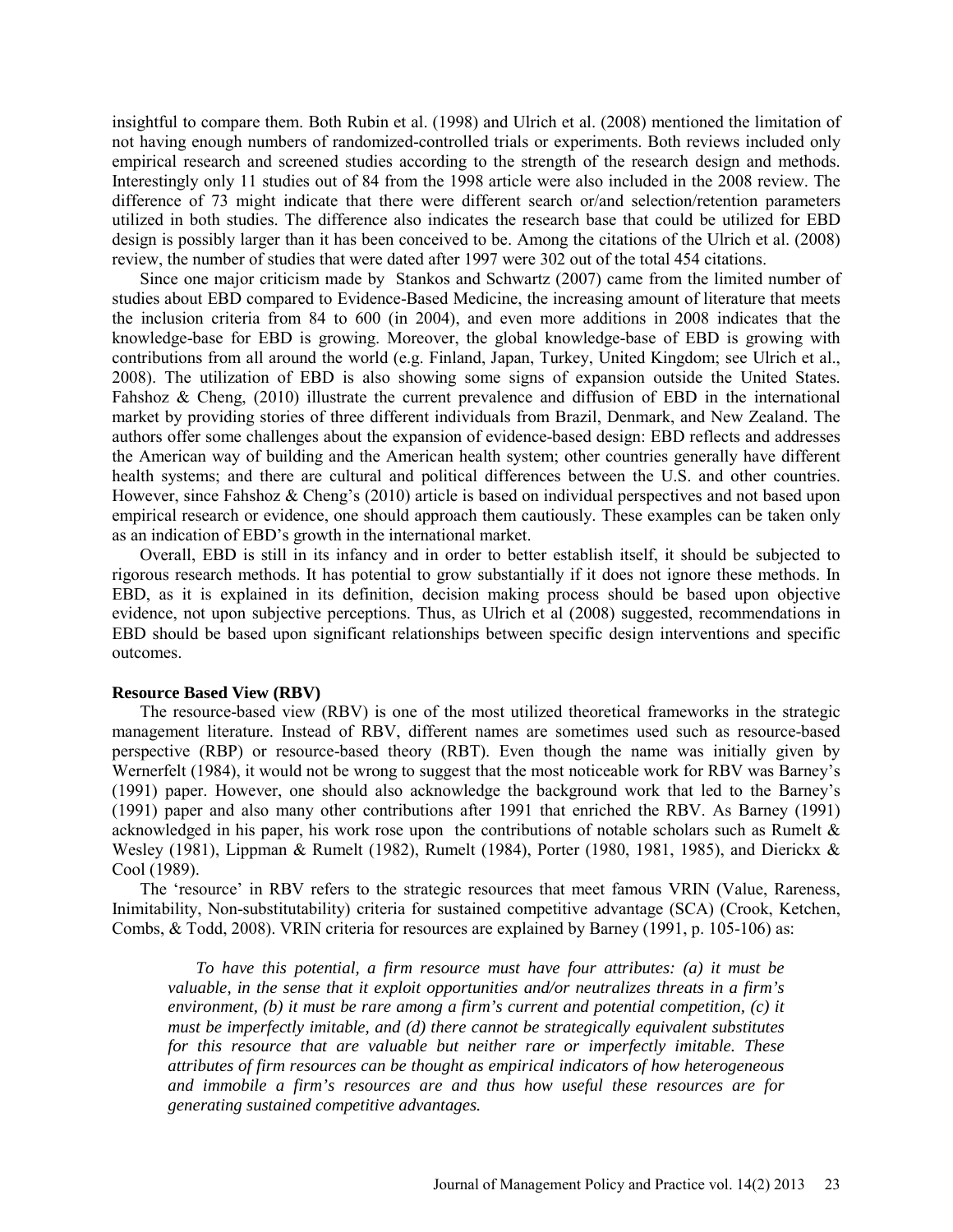#### *Sustained Competitive Advantage (SCA)*

According to Barney (1991), achievement of long-term competitive advantage does not fully define SCA. Full definition of SCA includes compliance with VRIN criteria. Any one VRIN criterion alone is not a sufficient source for sustained competitive advantage (SCA); all four criteria must be present in order to attain the SCA.

## *Isolating Mechanism*

Scholars explored the mechanisms behind one of the VRIN criteria, namely Inimitability. Even though the term "isolating mechanisms" refers to "reproductive isolation" in biology (Mary, 1970); It was introduced into the strategic management literature by Rumelt (1984) to refer to those mechanisms that make valuable resources of a firm inimitable or not perfectly imitable. Some of the isolating mechanisms mentioned in the literature are organizational culture, information asymmetries, managerial capabilities, social complexity, unique historical conditions, and causal ambiguity (Rumelt, 1984; Dierickx & Cool, 1989; Peteraf, 1993; Barney, 1991).

#### *RBV as a View or a Theory*

Like many other theories or views, RBV as well, utilizes organizational performance as the dependent variable. According to Barney (2001) some of the assumptions in RBV such as heterogeneous distribution of resources across firms and possible continuity of this heterogeneity have commonality with earlier SCP based Porter's (1980) competitive advantage theory, neo-classical microeconomics (Ricardo, 1817) and evolutionary economics (Nelson & Winter, 1982). Moreover, like RBV all these three theories also focus on the search to find the reasoning behind the outperformance of particular organizations relative to the others in the same industry (Barney, 2001).

There have been many attempts to link and measure the strength of relationship between strategic resources and organizational performance in various settings. Scholars such as Barney and Arikan (2001), Newbert, (2007), Crook, Ketchen, Combs, and Todd (2008) evaluated some of those attempts, especially the ones that are based upon RBV. Both Newbert (2007) and Crook et al. (2008) emphasized that even though RBV has been utilized by strategic management scholars in numerous studies to reveal the link between strategic resources and organizational performance, there are not many systematic reviews available to assess the strength of such relationship. In regards to the strength of the link between strategic resources and performance, Barney and Arikan (2001) claimed consistency through their qualitative review of 166 studies; Newbert (2007) suggested modest support through systematic review and analysis of 55 studies; and Crook et al. (2008) found effect size of 0.22 through meta-analysis of 125 studies. Contrary to the Newbert's (2007) modest support, Crook et al. (2008) found a strong support for the link between resources and performance. The strength of the support increases along with the compliance of resources to the RBT criteria (from  $\bar{\tau}_c = 0.12$  to  $\bar{\tau}_c = 0.26$ ) (Crook et al., 2008).

One can see the choice of name to refer RBV among scholars as an indication of deeper debate. Interestingly, Crook et al. (2008) preferred to use the name resource-based theory (RBT) over RBV; whereas, Newbert (2007) preferred RBV. One can notice the recent debate about RBV by only observing the preferences of scholars about its name. In their theoretical review article, Priem & Butler (2001) stated that RBV has not attained theoretical structure yet. Despite their choice of the name, Crook et al. (2008) also indicated that RBT still has not reached its full development as a theory. All these shows that we can expect even more debates on RBV in the future.

Some studies investigated possibilities of merging or integrating various other frameworks or theories with RBV, such as utilization of social capital theory within RBV (Chisholm & Nielsen, 2009) and the combination of the institutional with the resource-based view (Oliver, 1997). Subsequent sections will contribute to the growth of RBV literature by indicating another possible growth avenue. In the section below EBD will be explored as a possible strategic resource for RBV research in healthcare settings.

Despite the debate about its theoretical background, RBV's popularity continues to grow. This growing popularity can be observed by counting the number of studies that cited the early RBV articles such as Wernelfelt (1984) and Barney (1991), both of which were cited more than thousand times (Crook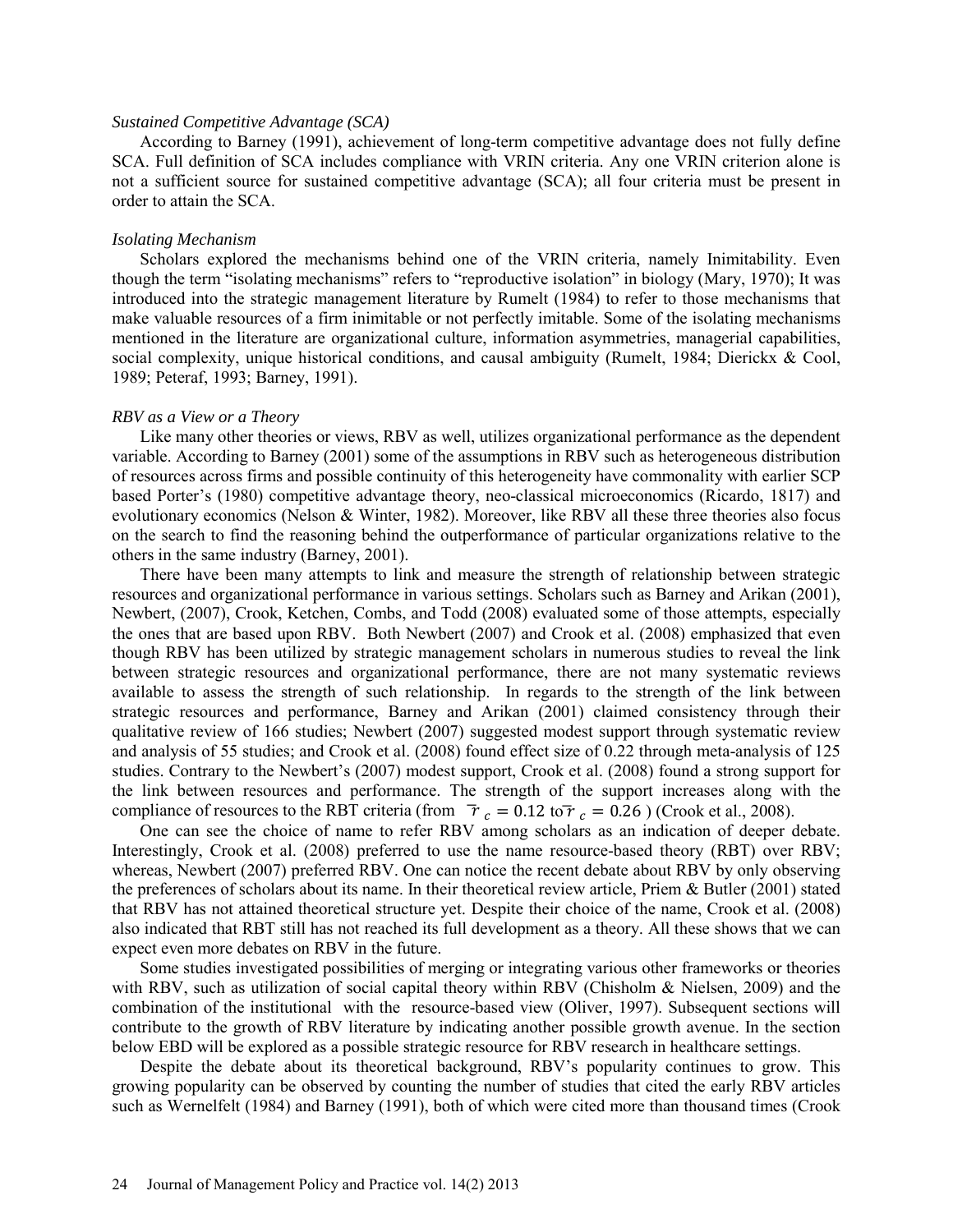et al., 2008). Moreover, the RVB has a vast research-base and the base is continuously growing through enrichments and additions. Overall, RVB is a well-established research track in strategic management literature and its popularity continues to grow despite the debate on the strength of the link between resources and performance.

#### **EBD and SCA in Healthcare Settings**

Would evidence-based design (EBD) have the potential to create sustained competitive advantage for some healthcare organizations? Would EBD be a source that could create some heterogeneity in a healthcare market? If it is possible, how might the process work? The following will seek some answers to these questions by applying RBV criteria into EBD. If one proposes EBD as a resource that could enhance sustained competitive advantage (SCA), as previously mentioned, RBV requires such a resource to be valuable, rare, inimitable, and non-substitutable (VRIN). Therefore, EBD should directly satisfy these criteria or indirectly lead an organization to the satisfaction of those criteria by creating new resources or by integrating with existing resources.

#### *Is EBD Valuable?*

Firm capital resources can be classified into three dimensions: physical, human, and organizational (Barney, 1991). Interestingly, EBD has some relationships with all these dimensions. EBD is a process to create a physical capital resource by utilizing human and organizational capital resources. After constructing the physical resource (e.g., hospital building) through EBD utilization, physical capital resource would have effect on human capital resources (e.g., staff effectiveness) or organizational capital resource (e.g., formal/informal coordination/planning). If the physical dimension is questioned, then, one can easily conclude that EBD is a valuable resource because it is related to multimillion dollar capital projects. However, by adding the two other dimensions, one can conclude that EBD is valuable since it brings exceptional talents, strategies and sources together to create a build-environment by utilizing credible research. As we previously mentioned, Barney (1991) also based RBV upon structure-conductperformance (SCP) framework. This indicates that the main target of EBD is the "structure" of the SCP framework.

To illustrate the value of physical resources one can investigate the total value and the yearly trend of healthcare construction spending in the United States. Despite the global financial crisis that started in the middle of 2007, healthcare construction spending has been relatively stable. Especially, when it is compared with the sharp decrease in construction spending on commercial, office and lodging, the stability of healthcare construction spending stands out (see Figure 2). According to the U.S. Census Bureau from 2002 to August 2011 the U.S. spent \$376 billion on healthcare construction with an increasing trend through 2008 (U.S. Census Bureau, 2011). When compared with 2008 numbers, there are approximately 7 billion reductions in healthcare construction spending in 2011. However, \$39 billion healthcare construction spending both in 2010 and 2011 indicates the stabilizing trend for future. Furthermore, even before \$39 billion is still substantially higher than \$27 billion (inflation adjusted: \$33 billion) spending in 2002. All these indicate that the U.S. has been spending large amounts on healthcare construction and this spending will continue in the future.

As previously mentioned, one of the basic principle of EBD is the decision-making process that utilize evidence which links physical environment with human and organizational capital resources. Furthermore, there is also some evidence in the literature about the relationship between physical environment and the staff or organizational outcomes (Josep, 2006, Ulrich, Quan, Zimring, Joseph, & Choudhary, 2004; Rubin, Owens, & Golden, 1998; Ulrich, Zimring, Zhu, DuBose, Seo, Quan, & Joseph 2008). Thus, if it is used in an ever evolving manner, it would be possible for EBD to generate a competitive advantage for certain healthcare institutions by affecting the previously mentioned three dimensions of firm resources.

Consequently, EBD has potential to be a valuable resource because of its link with physical, human and capital resources. Given that EBD used in the way it is presented in its definition, it has the potential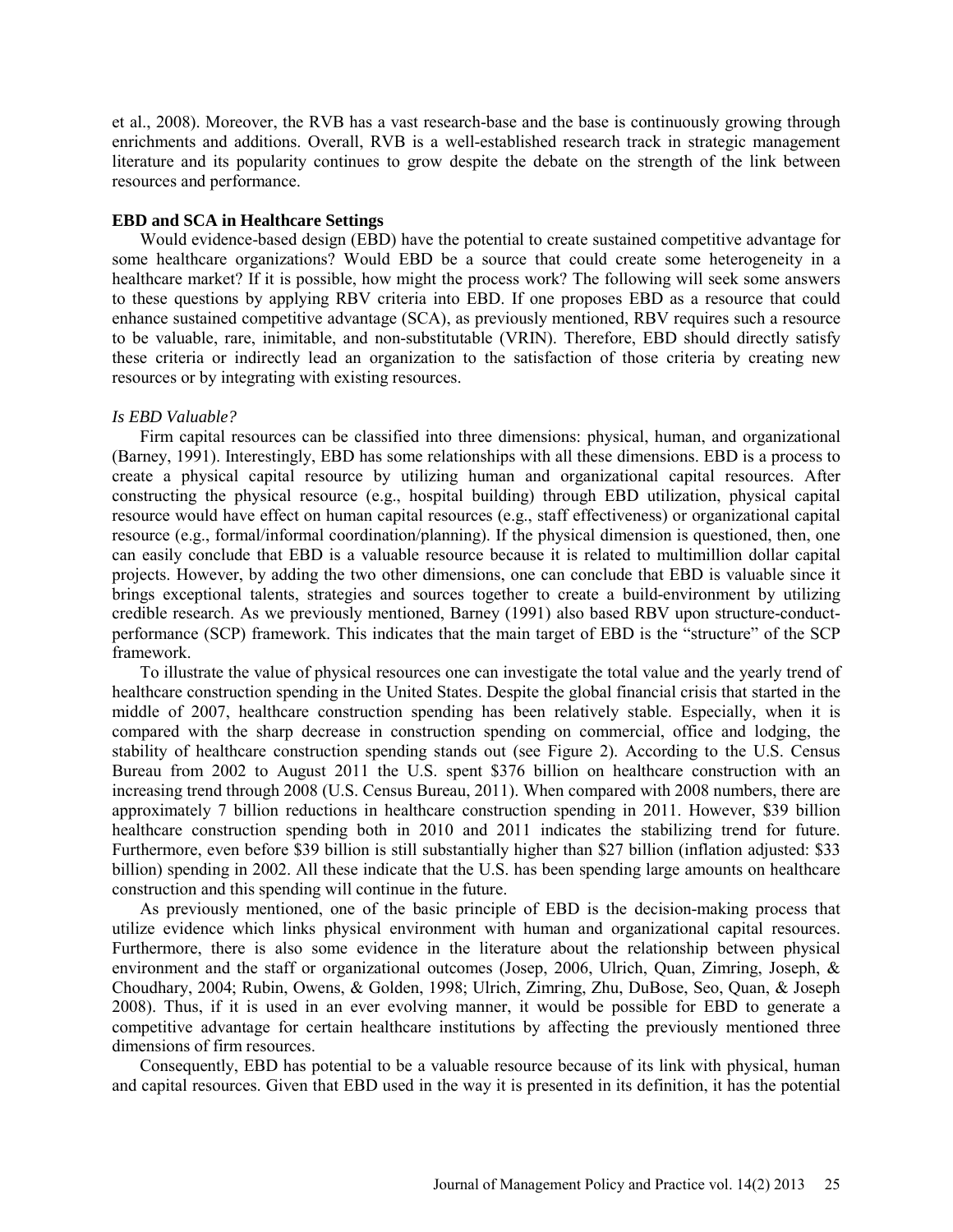to affect billions of dollars in valuable physical resources that are linked to the human and organizational resources.



**FIGURE 2 CONSTRUCTION SPENDING TREND (2002-2010)** 

#### *Is EBD Rare?*

A shallow analysis might tempt one to say "yes" in regards to the question of the rareness of EBD by looking at the number of organizations which partnered in Pebble Project or number of organizations that revealed the use of EBD during the construction or renovation of their healthcare facilities.

Even though the number of Pebble project partners is growing, there were only over seventy healthcare organizations and corporate partners in Pebble Project (Pebble Project, 2010). In consideration of the fact that the seventy include both corporate and healthcare organizations, the number of healthcare organizations that joined Pebble Project would, of necessity, be less than seventy. As of March 29, 2012, there were less than 50 hospital members of Pebble Project.

Previous number might be misleading, since the actual number might be different from the reported number. There might be some organizations which are using EBD principles but have not partnered in Pebble project or revealed their use of EBD. Healthcare is a very competitive industry and one in which, organizations do not like to share information about their organization with their competitors. As a result, it is expected that many hospitals would be very hesitant to join the Pebble Project and share certain information about their organization. It is possible to still utilize EBD, yet not choose to simultaneously participate in the Pebble Project. Therefore, the relatively small number of Pebble Project Partner health organizations does not imply that other, non-participating health care organizations are not also utilizing EBD.

The sources that EBD teams utilize during the establishment of EBD process are available to all interested parties who are willing to invest time, effort, and a few other resources. The majority of publications of The Center for Healthcare Design are either publicly available or can be obtained for a very small fee. Furthermore, many of these publications can be classified as literature reviews, and original sources can be found with some effort. Architects, consultants and architectural firms can become a member and can share information with their clients during the design and construction of a healthcare facility. Thus, if one seeks the knowledge behind EBD, it is fairly accessible and it is not rare. However,

Source: Prepared by Using U.S. Census Bureau Historical Construction Spending Data at <http://www.census.gov/construction/c30/totpage.html>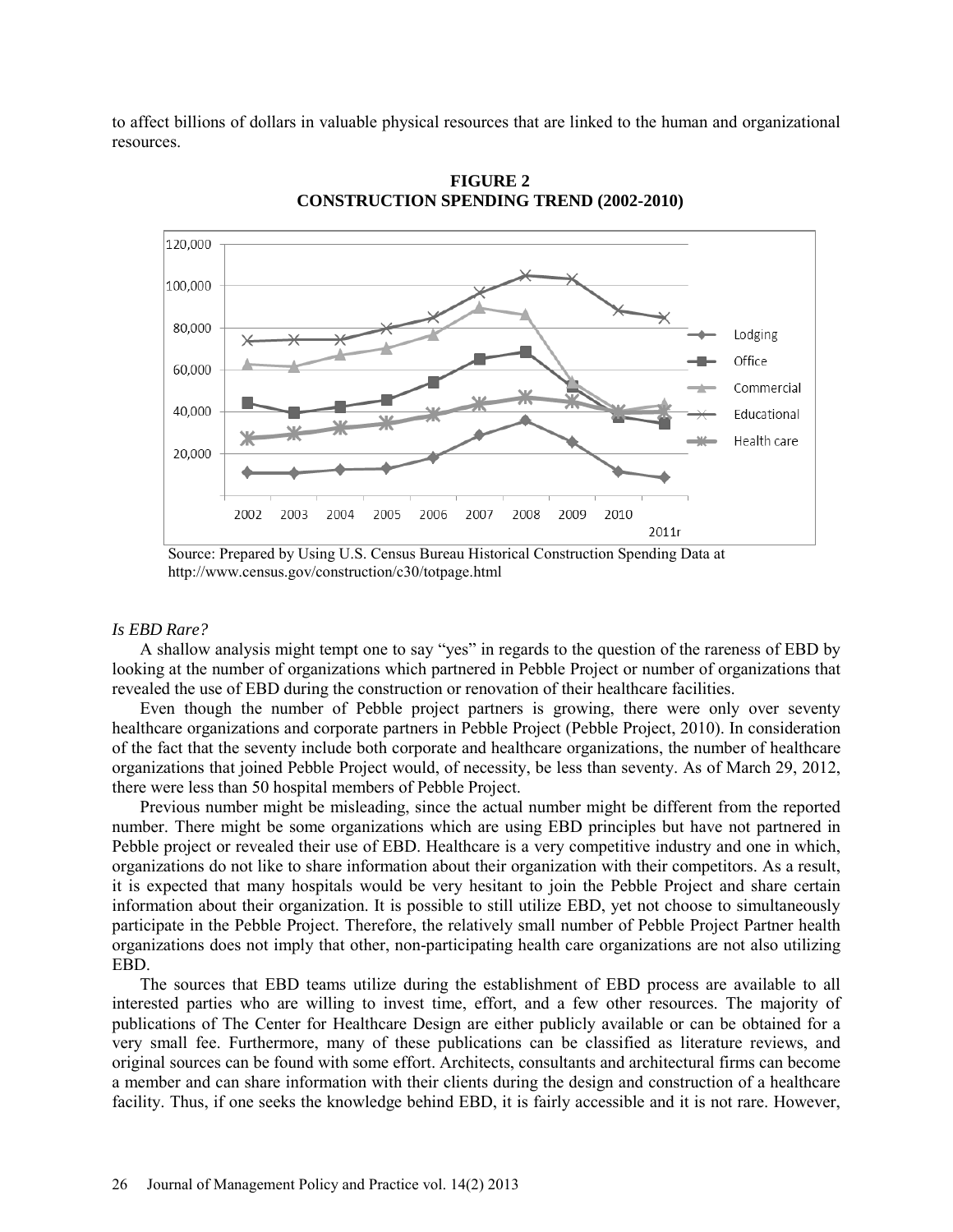if one sees and uses EBD as a process of diminishing the research-practice gap, utilizing exceptional talent, tailoring on the basis of need, creating alternatives, and integrating with existing processes, then it would be classified as "rare".

Overall, EBD as a body of knowledge is fairly accessible and it is not rare. But as a process and application, it has the potential to be very unique and rare. This potential can be explored through the capabilities of the organization that is using EBD.

#### *Is EBD Inimitable?*

As subtly indicated in the "rare" section, it is possible to imitate EBD. A team of talented people can imitate EBD, without naming the process EBD. One does not need to speculate in order to assert that in the current healthcare market many healthcare organizations are already utilizing some aspects of EBD without labeling it as such. Many new construction projects already include some of the design interventions that were mentioned in Ulrich et al.'s (2008) paper such as single bed rooms, access to daylight, appropriate lighting, views of nature, family zone in patient rooms, noise-reducing finishes, ceiling lifts, decentralized supplies, and acuity adaptable rooms.

## *Is EBD Non-Substitutable?*

Again, as was subtly pointed out in the "rare" section, substitutes of EBD can be generated with enough time and investment. The question is: do all organizations have the motivation, funds, time and human capital to invest in order to generate an EBD substitute? Moreover, not all organizations are able to utilize EBD or its substitute to its full potential. Ulrich et al. (2008) mentioned various outcome measures such as hospital acquired infections, medical errors, patient falls, pain reduction, patient's sleep, patient's stress or depression, the length of stay, privacy and confidentiality, communication, staff injuries, staff stress, staff effectiveness, and staff satisfaction. All these outcome measures require special attention during all phases of a project that utilizes EBD or an unnamed similar design process. Ambiguity in the causal linkages of many of these outcome measures and various unique organizational characteristics and mechanisms may make the process and outcome of EBD unique and non-substitutable for some organizations.

As indicated previously, at first glance, EBD fails to satisfy most of the VRIN criteria. Except for the Value criterion, it is challenging to build a case on EBD's potential as a strategic resource. However, the main idea behind EBD – the continuous process of examining design decisions through utilization of empirical research– seems to have capacity to overcome the challenges. EBD can become an amalgam of processes that would be valuable, rare, inimitable and non-substitutable through some mechanisms that are explored in sections below.

#### **Mechanisms Enables EBD to Satisfy VRIN Criteria**

What would be the mechanisms that have potential to make the EBD process satisfy VRIN criteria and create heterogeneity in the market? Is it possible for some healthcare organizations to attain sustainable competitive advantage and outperform others by utilizing some of these mechanisms?

As it was mentioned in previous sections, isolating mechanism such as organizational culture, information asymmetries, managerial capabilities, social complexity, unique historical conditions, and causal ambiguity (Rumelt, 1984; Dierickx & Cool, 1989; Peteraf, 1993; Barney, 1991) might have potential to make EBD processes inimitable or imperfectly imitable.

#### *Organizational Culture*

The organizational culture in a health care setting has potential to blend with EBD process and create unique mechanisms that would be inimitable or imperfectly imitable. According to Schein (1985) organizational culture:

*Organizational culture is the pattern of shared basic assumptions——invented, discovered, or developed by a given group as it learns to cope with its problems of*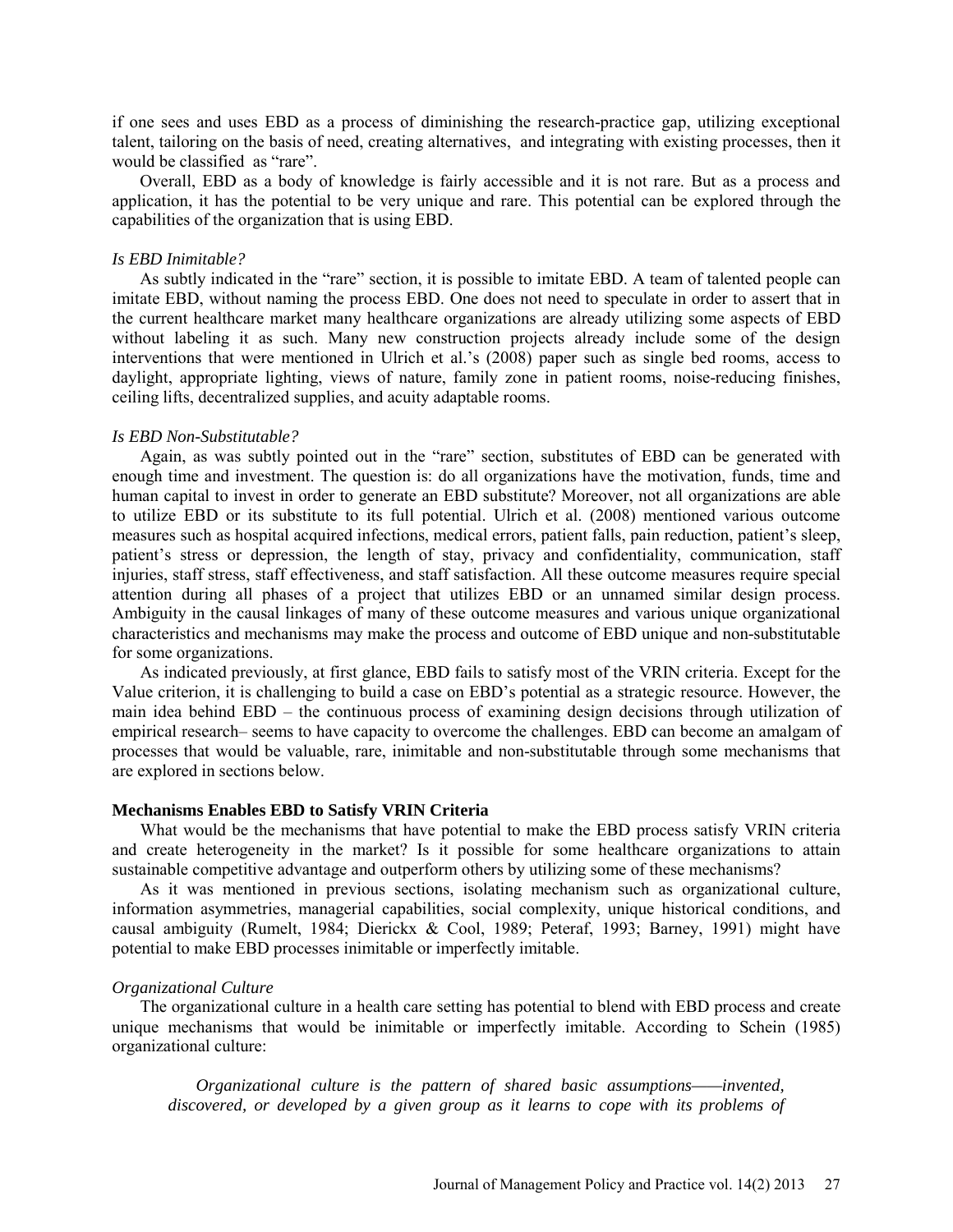*external adaptation and internal integration——that has worked well enough to be considered valid and, therefore, to be taught to new members as the correct way to perceive, think, and feel in relation to those problems (Schein 1985).* 

In light of this definition as a "pattern of shared values" that is created through complex processes, organizational culture might be able to act as a mechanism that enhances inimitability. Information asymmetries in the attainment of EBD knowledge; management capabilities during the application of EBD; complex social interactions among EBD team and members of an organization; and historical conditions at the time of EBD utilization might be able to provide necessary conditions for inimitability. Moreover, joint optimization of EBD and culture change might allow healthcare organizations to attain various aspired cultures such as culture of safety, culture of efficiency, culture of family-centered care, and culture of patient centered care (Hamilton, Orr & Raboin, 2008).

There are studies that show the direct or indirect link among physical environment, certain healthcare outcomes and previously mentioned aspired cultures. There is significant evidence that single-bed rooms are associated with lower hospital acquired infection (HAI) rates, better patient sleep, improved privacy, higher patient satisfaction, and enhanced communication for patients and family members (Ulrich et al., 2008). Moreover, there is empirical evidence in the literature that single-bed rooms are associated with lower medical error rates, patient falls, patient stress, and staff stress, simultaneously with higher staff efficiency, and staff satisfaction. There is strong evidence that access to daylight and appropriate lighting would reduce depression; the view of nature would reduce pain and patient stress; utilization of noisereducing finishes would reduce patient stress; and the availability and utilization of ceiling lifts would reduce the number of staff injuries (Ulrich et al., 2008). As can be observed from the associations, EBD supports the establishment of a culture of safety through the reduction of HAIs and the increase of staff efficiency; the culture of family-centered and patient-centered care through improved communication with patient and family members, reduced patient stress, and improved patient sleep and patient privacy.

EBD has potential to support the desired organizational culture for healthcare institutions by recommending and implementing such a physical environment that would lead to better healthcare outcomes. In other words, utilization of EBD for the construction or renovation of healthcare facilities would help in the achievement of a very unique organizational culture that would lead to outstanding organizational performance. Causal ambiguity in this process has potential to satisfy the nonsubstitutability criterion. As a result of this process, the amalgam of EBD processes and organizational culture would satisfy VRIN criteria and healthcare organizations can ultimately achieve sustained competitive advantage.

*Proposition 1: By blending, effecting or changing the organizational culture, EBD would be able to satisfy all VRIN criteria. This would lead to outstanding performance and ultimately the sustained competitive advantage for the healthcare organizations.* 

#### *Evolutionary Economics*

Some scholars also suggest the selection-retention process from evolutionary economics or some similar dynamic capability adaptation- change process (Helfat & Peteraf, 2003) as a possible source of sustained competitive advantage (e.g., Barnett, Greve & Park, 1994; Barney, 2001; Helfat & Peteraf, 2003; Mathews, 2002). EBD design processes exhibit an evolutionary course since variation-selection and retention process can be observed. By examining the continuous change in healthcare design code books one can discern this evolutionary pattern. Throughout the history of healthcare construction, various design innovations have been implemented, tested, selected and retained. This evolutionary perspective might provide some unique organizations inimitability and they might outperform the other organizations as a result of this inimitability.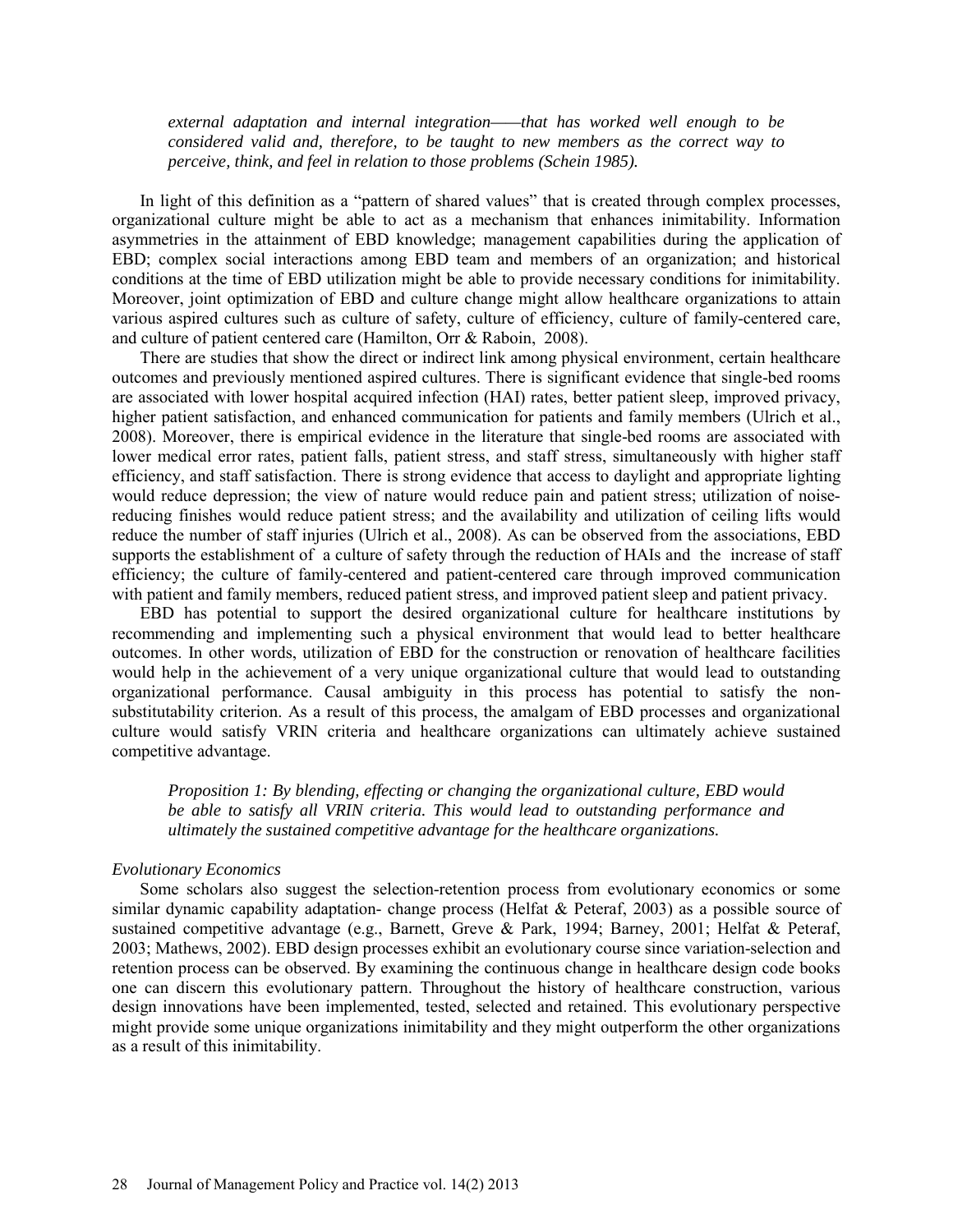*Proposition 2: The evolutionary dimension of EBD which includes the variation-selection and the retention process would allow healthcare organizations to retain or achieve the better healthcare design and sustained competitive advantage.* 

### *Supply Inelasticity and Unique Historical Conditions*

Some scholars propose supply inelasticity as a source of sustained competitive advantage (Barney, 2001; Peteraf, 1993). Contrary to the general tendency in neo-classical microeconomics theory, RBV suggests supply inelasticity of some production factors (resources and capabilities) because of the large amount of time and investment required to create those resources, ambiguity of creating similar resources in a short period of time, and non-exchangeable or non-transferable features of some of those resources and capabilities (Barney, 2001).

In the case of healthcare design, once a healthcare facility is designed and constructed, the options become limited during the renovation of the facility. Thus, if a healthcare organization did not use EBD during the design and construction of a new facility, it would be very costly to do an application later. Some design factors can never be modified through renovations, but might instead require costly rebuilding of the facility. Moreover, Certificate of Need (CON) regulations in many states are another obstacle for the initiation of new construction. The states that have Certificate of Need (C.O.N) programs limit the construction of new facilities or purchase of new medical equipment with an ultimate goal of controlling healthcare cost and preventing duplicated unnecessary services (NCSL, 2011). As of June 2010 there were 36 states which had existing CON regulations (NCSL, 2011). The 14 states that have repealed the CON regulations retained some of the mechanisms of the CON regulations for various reasons (NCSL, 2011). By considering the EBD's relationship with the physical resource, it would be easily asserted that there is some inelasticity in EBD as a resource.

Overall, supply inelasticity of healthcare facility construction, as a result of various reasons such as CON regulations, unique historical conditions, time and financial constraints, would provide unique advantages to healthcare institutions that utilize EBD for the construction of their healthcare facilities.

*Proposition 3: Due to supply inelasticity, those healthcare organizations that utilize EBD would achieve better performance than their competitors and ultimately attain sustained competitive advantage.* 

#### *Comprehensive EBD Approach and Causal Ambiguity*

Utilization of EBD might be done at various spanning very comprehensive as well as less comprehensive approaches. A comprehensive approach not only includes some specific design interventions but also some decisions that might impact health and safety of patients, patient families, healthcare workers, and community at large. These decisions are related to the features and safety of materials that are used for construction, and durable and non-durable equipment purchased to be used for the operation of healthcare facilities. EBD process can be integrated with Leadership in Energy and Environmental Design (LEED) and continuously search evidence for energy-efficient environmental design innovations positively associated with healthcare performance. LEED is an internationally recognized certification program that was initiated in 2000 by a non-profit organization, U.S. Green Building Council (USGBC, 2011).

A comprehensive EBD approach does not only look at one dimension of a product or design intervention while disregarding other dimensions. While deciding on options of using vinyl, carpet, plastic, rubber, wood etc. on flooring or various type of fabrics, furniture, shower curtains, etc. for furnishing, a decision based solely on the prevention of HAIs point of view might cause bigger problems such as the reduction of air quality in healthcare facilities because of the emission of hazardous chemicals from the building materials, medical equipment, and furnishing (Rossi & Lent, 2006). Tight control on the healthcare facility air in order to prevent the entrance of outside pollutants, climate conditions, or dangerous microorganisms while disregarding the possible health effects of minerals, metals, plastics, and materials that are used in healthcare construction or medical equipment (Rossi  $&$  Lent, 2006) would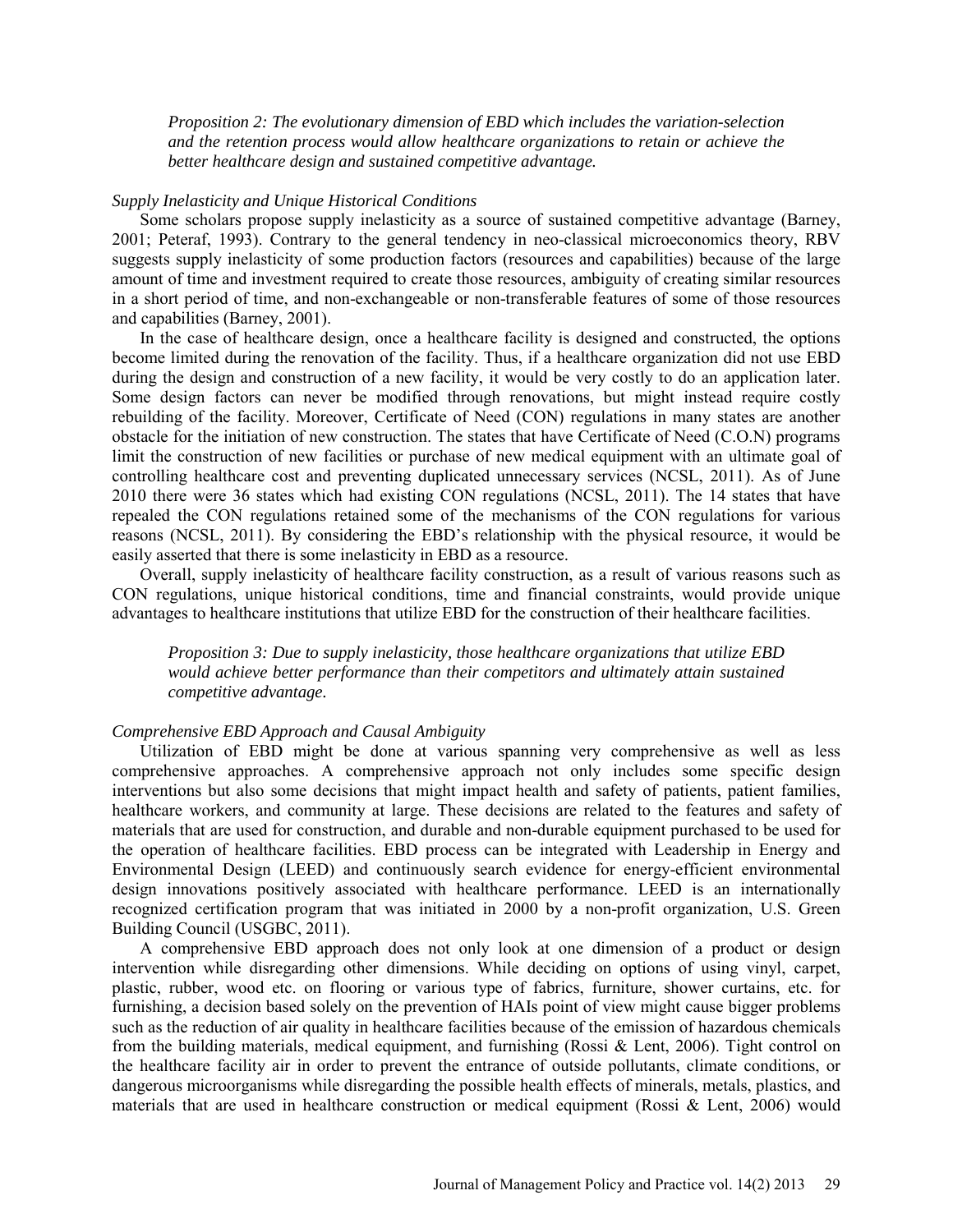indicate the failure brought about by not utilizing EBD to its full capacity. Moreover, attention to the inside quality of air by considering all dimensions; yet ignoring the environmental impact of those building materials or medical devices as a result of their production process (Rossi & Lent, 2006) would not be considered a comprehensive EBD approach. The production process of those building materials or of medical equipment is linked to outside air quality and ultimately to health of the community.

All previous examples indicate that utilization of EBD to its full potential requires a comprehensive approach. EBD's full potential means achieving the optimum design option in all performance areas of healthcare. For example, a design option that improves staff satisfaction substantially while reducing patient or family satisfaction significantly would not be classified as an optimum design intervention. Thus EBD should not only utilize the best available empirical research for healthcare design decisions but should also balance all those decisions in order to achieve optimal performance in all areas including clinical, operational, and financial.

Comprehensive EBD approach might also include some other design interventions that might be beneficial to optimize the design decisions. Researchers have been also investigating the effects of incorporating various design interventions in healthcare such as gardens (Marcus, & Barnes, 1995); green, ecological, and environmentally friendly designs, materials, and programs (Cohen, 2006; Guenther, & Atwood; 2006; Brannen, 2006; Rossie & Lent, 2006; Schettler, 2006 & Harvie, 2006); natural and artificial light sources (Joseph, 2006a); and better acoustics and sound absorbing finishes (Joseph, & Ulrich, 2007; Solet, Buxton, Ellenbogen, Wang, & Carballeira 2010).

Overall, EBD proposes a team with various backgrounds utilizing the best available evidence to make strategic design decisions while considering the unique environmental and economic conditions of a healthcare institution. If an EBD team uses a comprehensive approach during this decision-making process through balancing various design options, they would achieve a unique and dynamic design process. Moreover, this unique, dynamic and comprehensive design process can operate as an isolating mechanism itself because of causal ambiguity. Causal ambiguity indicates the difficulty of discovering the source of a competitive advantage due to ambiguous causal relationships (Peteraf, 1993; Lippman and Rumelt, 1982). Thus, such a team can potentially create a valuable, rare, inimitable, and non-substitutable resource through such comprehensive approach.

*Proposition 4: A comprehensive EBD process would create causal ambiguity and satisfy VRIN criteria. This would lead to outstanding performance and ultimately sustained competitive advantage for healthcare service providers.* 

#### **DISCUSSION AND IMPLICATIONS**

In this paper, we explored the possibility of EBD as a source of sustained competitive advantage for healthcare organizations. We explored this possibility by applying RBV's VRIN criteria on EBD. Out of the four VRIN criteria, "value" is the one most easily satisfied by EBD. EBD's capacity to satisfy other VRIN criteria depends upon its level of use and upon some isolating mechanisms. Isolating mechanisms such as organizational culture, information asymmetries, managerial capabilities, social complexity, unique historical conditions, and causal ambiguity (Rumelt, 1984; Dierickx & Cool, 1989; Peteraf, 1993; Barney, 1991) might transform EBD into a rare, inimitable and non-substitutable strategic resource.

After the VRIN criteria analysis of EBD, we developed four propositions by employing organizational culture, evolutionary economics, supply inelasticity and comprehensiveness of EBD's use for future empirical testing. EBD has a potential for an expansion because of its dynamism. Thus, more propositions can be developed in future studies.

This paper is an initial step in exploring EBD as a strategic resource. EBD is still in its infancy. However, its knowledge-base is expanding through additions of more empirical studies that are showing the link between physical environment and healthcare outcomes. The numbers of EBD-utilizing healthcare organizations are expected to increase along with the expanding knowledge-base. Thus, in the future, more opportunities will become available to test EBD's potential as a strategic source.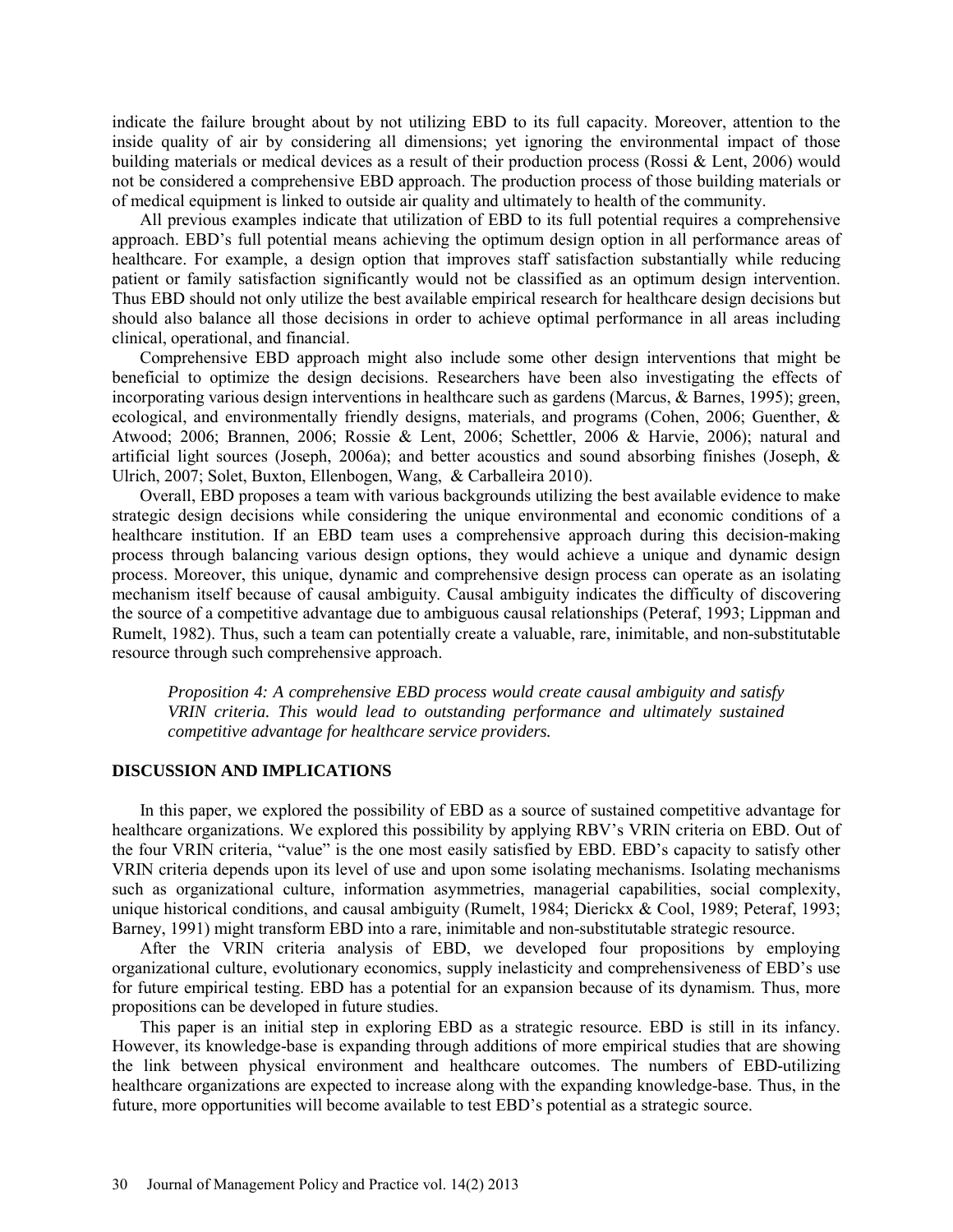## **Theoretical Implications & Directions for Future Research**

As discussed earlier, scholars are still debating on the status of RBV: whether it is a view or a theory. By emphasizing this debate we indicate the need for more studies that utilize RBV as a theoretical framework. Moreover, due to the suggestion of EBD as a possible strategic resource, the application dimensions of this paper overweight its theoretical contributions. But yet, since it suggests a new research avenue to test RBV's assumptions by using EBD, it might be considered valuable from theoretical perspective too. Furthermore, the extensive discussion on EBD's compliance with VRIN criteria also expands the dimension of theoretical application. Overall, since researchers can only confirm or falsify reliability of a theory by testing its assumptions, the proposals that lead future studies will expand the opportunities.

## **Managerial Implications**

Most of the time, facility construction is the largest capital investment for healthcare organizations. As opposed to the other industries, healthcare industry continues construction spending even during recession times (see Figure 2). Decision makers in healthcare organizations always consider the pros and cons of large and one-time capital investments. During this consideration, it is worthy to consider the principles of evidence-based healthcare design. Research indicates that if it is utilized efficiently, EBD is capable of improving patient safety, and staff and patient outcomes (Ulrich et. al, 2008). EBD, also, promises to recover its initial extra cost within three years through operational savings (Sadler et al., 2011).

Even though, the propositions in this paper have not been empirically tested, we still encourage healthcare executives to not to disregard the potential of EBD. Given that, the attainment of sustained competitive advantage (SCA) is very important to healthcare executives. We recommend healthcare executives to consider both the supply inelasticity of facility construction and EBD's potential at the earliest possible point in the process. It is reasonable to take lessons from previous research and applications about the physical environment's effects on organizational culture, patient satisfaction, staff satisfaction, and various other healthcare outcomes before creating a new healthcare facility. A good EBD team can become very instrumental in creating sustained competitive advantage for healthcare organizations.

During the delivery of healthcare services, a team which is composed of various healthcare professionals would use the best available evidence to make decisions about the treatment of a patient. This is called evidence-based medicine. In a similar way, both before and during facility construction, a team with various backgrounds would seek the best available evidence while they are making certain design decisions. An EBD team would, in this instance act similarly to a medical team. A medical team uses evidence-based medicine through the art of balancing the demonstrated negative and positive effects of a procedure, drug, surgery, etc on various physical and mental dimensions of a patient in order to achieve optimal health. Similarly, It is expected from EBD team also to balance the effects of EBD by considering design interventions and their effects on various dimensions of healthcare performance. In this way, the structure component of Donabedian's structure-process-outcome framework for quality would be addressed by integrating team-work with the physical dimension.

#### **CONCLUSION**

In sum, if it is regarded as a static tool, EBD would not be a source of competitive advantage because it does not satisfy at least three of the VRIN criteria (i.e. Rareness, Inimitability, and Nonsubstitutability). However, if it is regarded as a dynamic and continuously evolving process, EBD has the potential to be a resource that would provide sustained competitive advantage to healthcare organizations. The knowledge-base for EBD is expanding. This expansion will allow scholars to empirically verify the potential of EBD in future.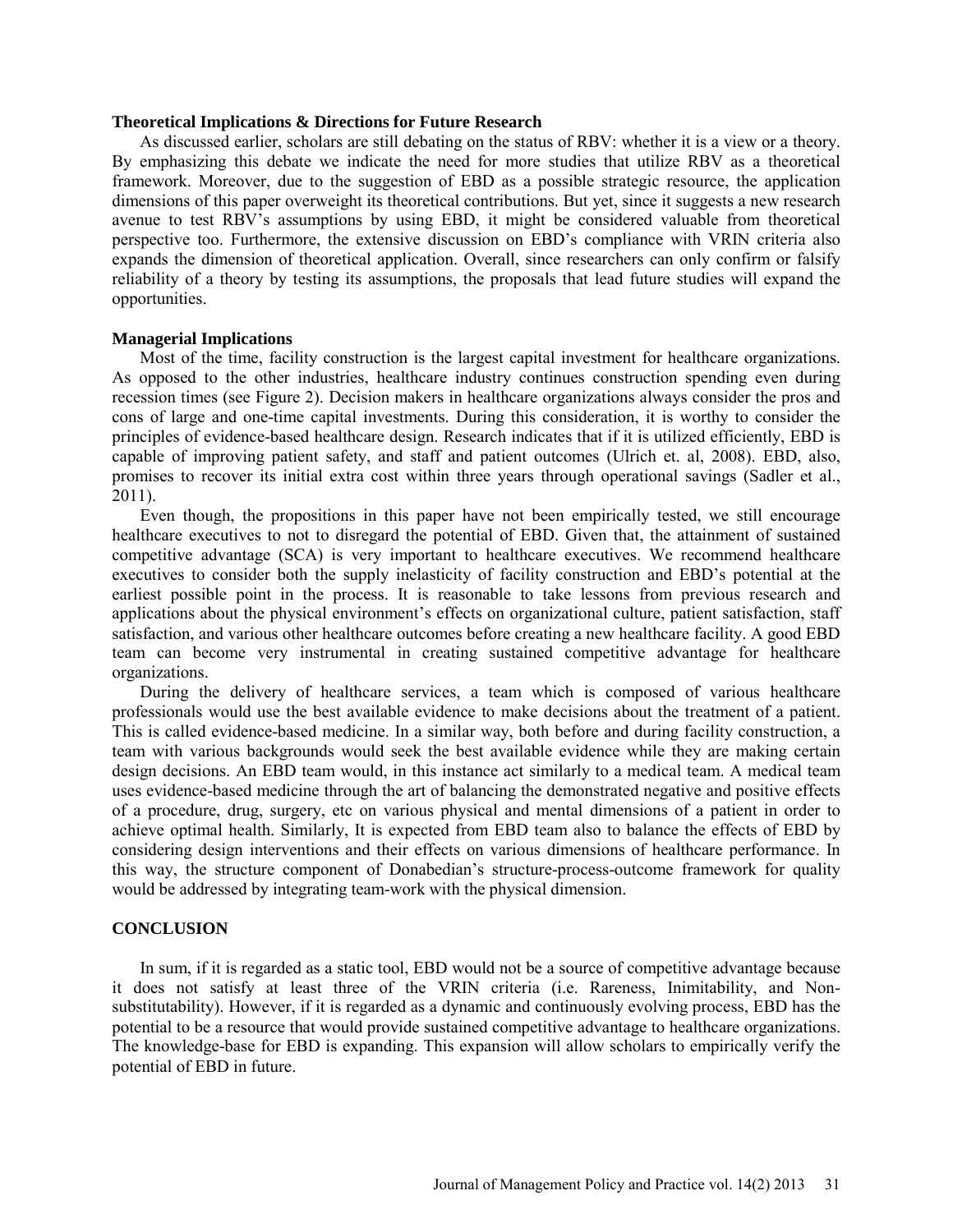## **REFERENCES**

AHA Fast Facts. (2009). AHA Resource Center: Fast Facts on U.S. Hospitals, retrieved on August 01, 2010 from http://www.aha.org/aha/resource-center/Statistics-and-Studies/fast-facts.html

Basu, A. (2011). Health Care Construction Set to Boom, Eventually, *Construction Executive*, retrieved on March 27, 2012 from http://www.constructionexec.com/Issues/October\_2011/Economic\_Outlook.aspx

Barnett, W. P., Greve, H.R., & Park, D.Y. (1994). An evolutunary model of organizational performance. *Strategic Management Journal*,15: 11-28.

Barney, J. B. (1991). Firm resources and sustained competitive advantage. *Journal of Management*, 17(1): 99.

Barney, J. B. (2001). Is the resource-based "view" a useful perspective for strategic management research? Yes. *Academy of Management. The Academy of Management Review*, 26(1): 41.

Barney, J. B. , Arikan, A. (2001). Resource-based view: origins and implications. *In the Blackwell Handbook of Strateigc Management*, Hitt M, Freeman R., Harrison J. (eds). Blackwell: Malden, MA; 124-188.

Ben-Abraham, R., Keller, Szold, O., Vardi, A., Weinberg, M., Barzilay, Z., & Paret, G. (2002). Do isolation rooms reduce the rate of nosocomial infections in the pediatric intensive care unit? *Journal of Critical Care,* 17(3):176-80.

Berry, L., Parker, D., Coile, R., Hamilton, D.K., O'Neil, D., & Sadler, B. (2004). The business case for better buildings. *Frontiers in Health Service Management*, 21(1): 3-21.

Birger, W. (1984). A Resource-based View of the Firm. *Strategic Management Journal (pre-1986)*, 5(2): 171.

Brannen, L. (2006). Designing the 21<sup>st</sup> Century Hospital: Preventative medicine for the environment: Developing and implementing environmental programs that work *The Center for Health Design,* Accessed on September 09, 2010 from www.healthdesign.org

Carpenter, D., Hoppszallern, S. (2011). 2011 Hospital Building Report-Shifting Priorities, *Health Facilities Management*, retrieved on March 27, 2012 from http://www.hfmmagazine.com/hfmmagazine\_app/jsp/articledisplay.jsp?dcrpath=HFMMAGAZINE/Articl e/data/02FEB2011/0211HFM\_FEA\_CoverStory&domain=HFMMAGAZINE

Center for Health Design. (2008). An Introduction to Evidence Based Design: Exploring Healthcare and Design, *The Center for Health Design* Accessed on October 29, 2011 from www.healthdesign.org

Cohen, G. (2006). Designing the 21<sup>st</sup> Century Hospital: First Do No Harm. *The Center for Health Design*, Accessed on September 09, 2010 from www.healthdesign.org

Crook, T. R., Ketchen, D. J., Jr., Combs, J. G., & Todd, S. Y. (2008). Strategic resources and performance: a meta-analysis. *Strategic Management Journal*, 29(11): 1141.

Dierickx, I., & Cool, K. (1989). Asset stock accumulation and sustainability of competitive advantage, *Management Science,* 35:1504-1511.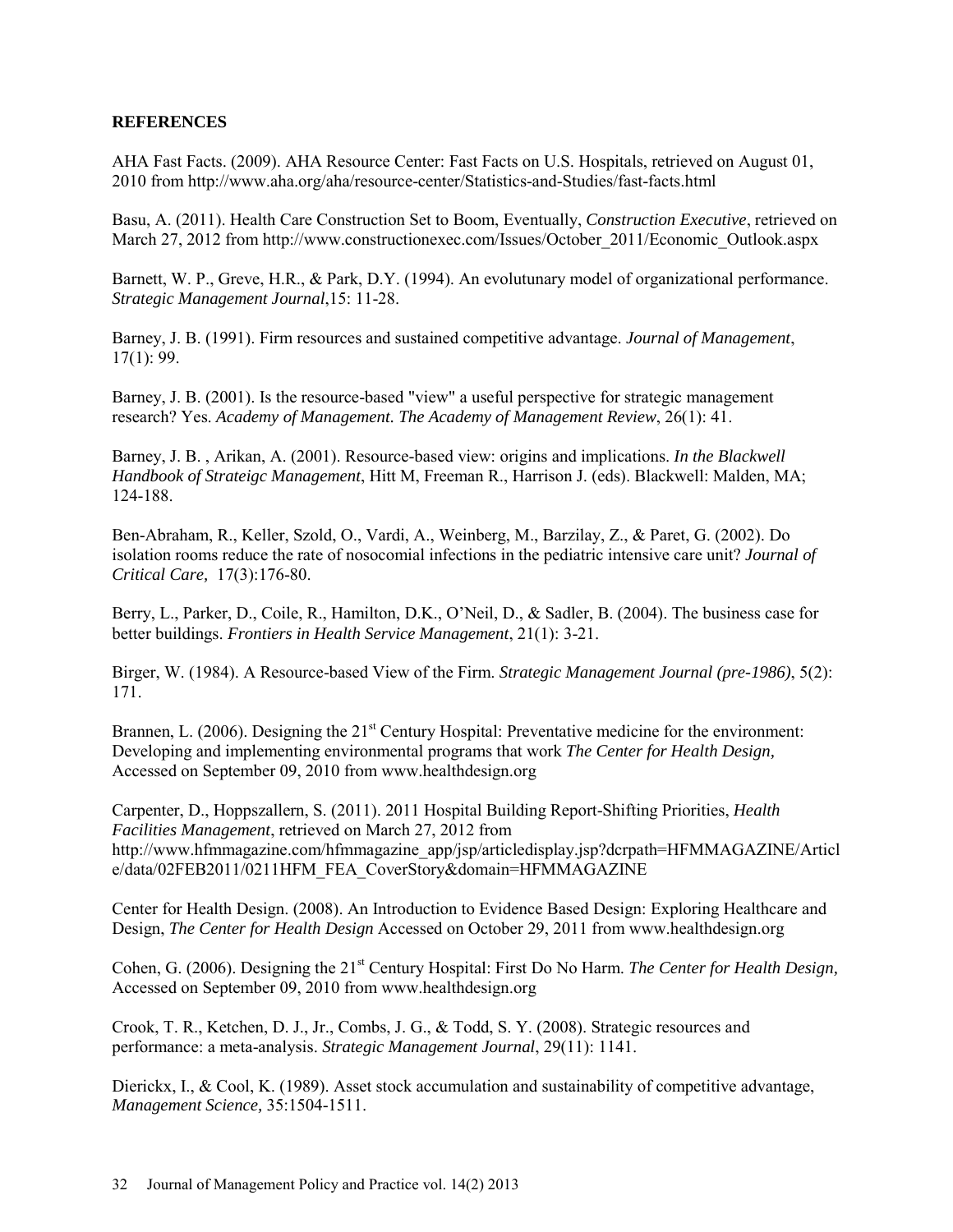Guenther, R., Vittori, G. & Atwood, C. (2006). Designing the  $21<sup>st</sup>$  Century Hospital: Value-driven design and construction: Enriching community benefits through green hospitals. *The Center for Health Design,* Accessed on September 09, 2010 from www.healthdesign.org

Hamilton, D.K., & Watkins, D. H. (2009). Evidence-based Design for Multiple Building Types, Hoboken, NJ: John Wiley & Sons, Inc.

Hamilton, K. D. (2003). Four levels of evidence-based practice. *Healthcare Design*, 3:18-26.

Hamilton, K.D., Orr, D. R., Raboin, E. W. (2008). Culture Change and Facility Design: A Model for Joint Optimization. Evidence-Based Design Resources for Executives, *The Center for Health Design*, Accessed on September 09, 2010 from www.healthdesign.org

Harvie, J. (2006). Designing the 21<sup>st</sup> Century Hospital: Redefining Healthy Food: An ecological health approach to food production, distribution, and procurement. *The Center for Health Design,* Accessed on September 09, 2010 from www.healthdesign.org

Helfat, C. E., & Peteraf, M. A. (2003). The dynamic resource-based view: Capability lifecycles. *Strategic Management Journal*, 24(10): 997.

Hendrich, A. & Chow, M. (2008). Maximizing the impact of nursing care quality: A closer look at the hospital work environment and the nurse's impact on patient-care quality. Evidence Based Design Resources for Executives, *The Center for Health Design*, White Paper Series, 4 of 5, Accessed on September 09, 2010 from www.healthdesign.org

Joseph, A. (2006a). The impact of light on outcomes in healthcare settings. Concord, CA: The Center for Health Design. Issue Paper (2), Accessed on September 09, 2010 from www.healthdesign.org

Joseph, A. (2006b). The impact of infections in healthcare facilities. Concord, CA: The Center for Health Design. Issue Paper (1), Accessed on September 09, 2010 from www.healthdesign.org

Joseph, A. (2006c.) The Role of the physical and social environment in promoting health, safety, and effectiveness in the healthcare workplace. Concord, CA: The Center for Health Design. Issue Paper (3), Accessed on September 09, 2010 from www.healthdesign.org

Joseph, A. (2006d). Health promotions by designing in Long-Term Care settings. Concord, CA: The Center for Health Design. Accessed on September 09, 2010 from www.healthdesign.org

Joseph, A. & Ulrich, R. (2007). Sound control for improved outcomes in healthcare settings. Concord, CA: The Center for Health Design. Issue Paper (4). Accessed on September 09, 2010 from www.healthdesign.org

Khatri N. (2005). A resource-based perspective on IT capability in healthcare organization. *Academy of Health Meeting 2005,* 22*.*

Lippman, S. A., & Rumelt, R. P. (1982). Uncertain Imitability: An Analysis of Interfirm Differences in Efficiency under Competition. *The Bell Journal of Economics*, 13(2): 418-438.

Marcus, C.C., & Barnes, M. (1995). Gardens in healthcare facilities: Uses, therapeutic benefits, and design recommendations. Concord, CA: The Center for Health Design. Accessed on September 09, 2010 from www.healthdesign.org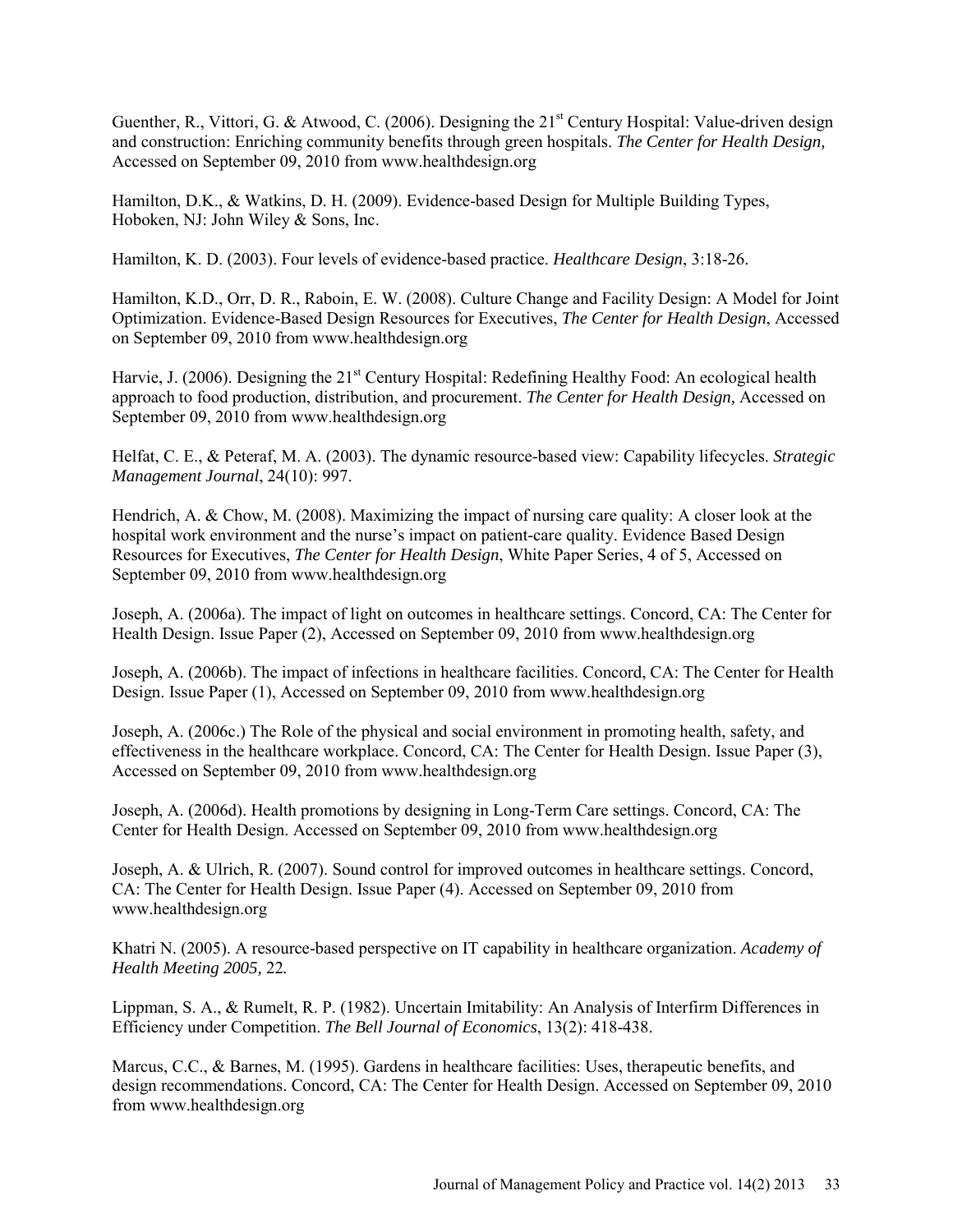Mayr E. (1970). Populations, Species, and Evolution. Harvard University Press, Cambridge, **Massachusetts** 

Min Kantrowitz & Associates. (1993). Design Evaluation of six primary care facilities for the purpose of informing future decisions, *The Center for Health Design*, Accessed on September 09, 2010 from www.healthdesign.org

NCSL (2011). Certificate of Need: State Health Laws and Programs. National Conference of State Legislatures, retrieved on October 19, 2011 from http://www.ncsl.org/default.aspx?tabid=14373

Nelson, R.R., & Winter, S.G. (1982). An evolutunary theory of economic behavior and capabilities. Cambridge: Harvard University Press, 195-307.

Pebble Project. (2010). What is the Pebble Project? Retrieved on December 14, 2010 from http://www.healthdesign.org/pebble/about

Pebble Project. (2010b). A Prescriptive Partnership for Improved Healthcare Environments. The Mohawk Group Joins The Center for Health Design's Pebble Project®, Furthers Commitment to Evidence-Based Design Research and Practice Retrieved on December 14, 2010 from http://www.healthdesign.org/chd/news/press-releases/prescriptive-partnership-improved-healthcareenvironments-mohawk-group-joins

Pebble Project. (2012). University Medical Center at Princeton's New Facility Featured in News, Retrieved on April 2, 2010 from http://www.healthdesign.org/pebble/news

Peteraf, M. A. (1993). The cornerstones of competitive advantage: A resource-based. *Strategic Management Journal*, 14(3): 179.

Planetree. (2012). Planetree, Who we are, About Us? Retrieved on March 07, 2012 from http://planetree.org/?page\_id=510

Porter, M. (1980). Generic competitive strategies. Competitive strategy. New York: Free Press.

Porter, M. (1981). The contributions of industrial organization to strategic management.*Academy of Management Review*,6: 609-620.

Porter, M. (1985). Competitive Advantage. New York: Free Press.

Priem, R. L. & Butler, J.E.( 2001). Is the resource-based "view" a useful perspective for strategic management research? *Academy of Management Review*, 26(1): 22-40.

Ricardo, D. (1817). Principles of Political economy and taxation. London: J. Murray.

Rossi, M. & Lent, T. (2006). Creating safe and healthy spaces: Selecting materials that support healing. *The Center for Health Desig,* Accessed on September 09, 2010 from www.healthdesign.org

Rubin, H. R., Owens, A.J. & Golden, G. (1998). Status Report (1998): An investigation to determine whether the built environment affects patients' medical outcomes. *The Center for Health Design Inc*, Wayne Ruga, AIA, FIIDA.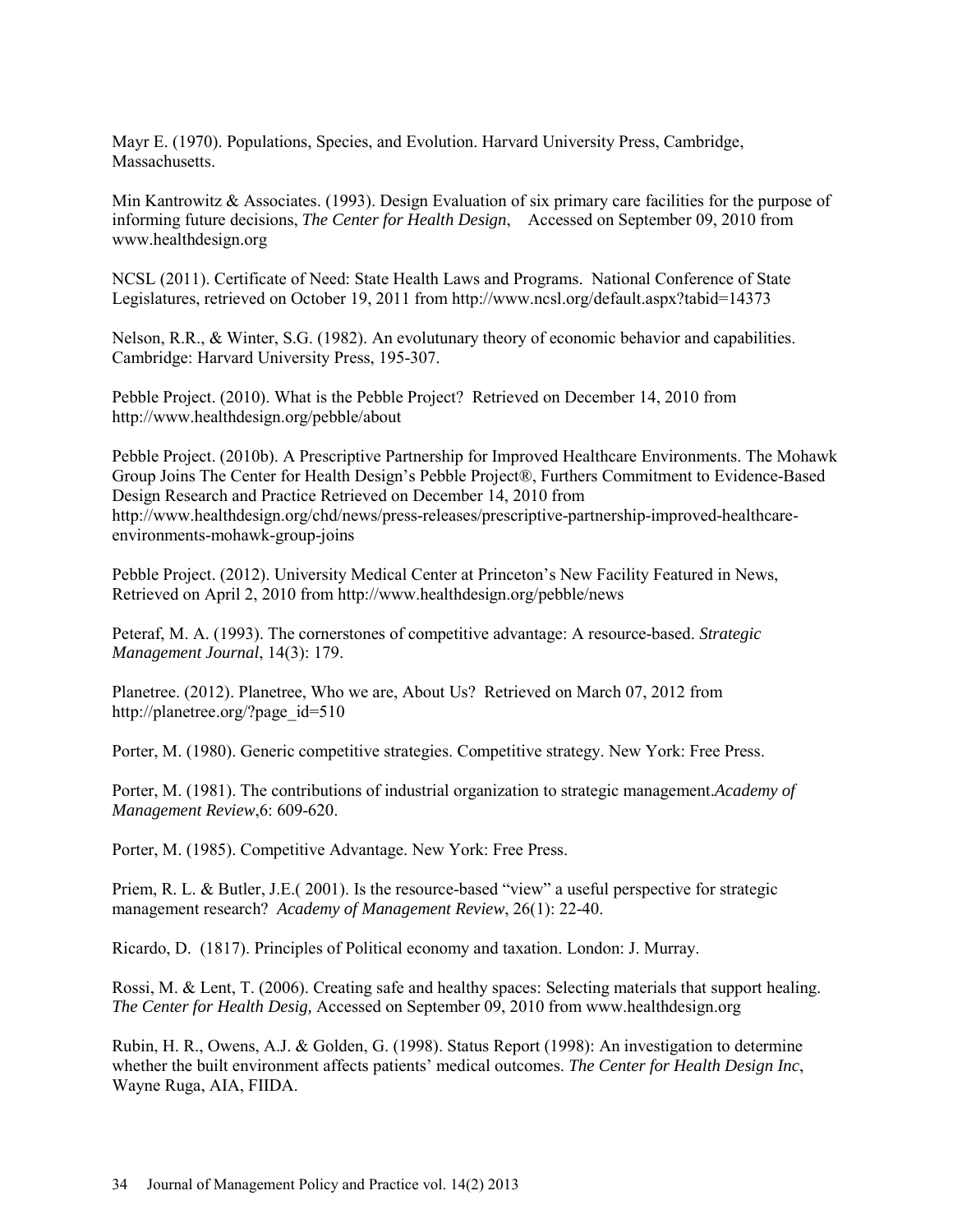Rumelt, R. (1984). Towards a strategic theory of the firm. In R. Lamb (Ed.), Competitive Strategic Management: 556-570. Enblewood Clieffs, NJ: Prentice-Hall.

Rumelt, R., & Wensley, R. (1981). In search of the market share effect. In K. Chung (Ed.), *Academy of Management Proceedings 1981,* 2-6.

Sackett, D.L., Rosenberg, W., Gray, J.A.M., Haynes, R.B., & Richardson, W.S. (1996). Evidence based medicine: What is it and what is it not. *British Medical Journal*, 312: 71-72.

Sadler, B. L., DuBose, J. R., Malone, E. B., & Zimring, C. M. (2008). The business case for building better hospitals through evidence-based design. Evidence-Based Design Resources for Executives, *The Center for Health Design*, White Paper Series, 1 of 5, Accessed on September 09, 2010 from www.healthdesign.org

Sadler, B. L., Leonard, L.B., Guenther, R., Hamilton, D. K., Hessler, F.A., Merritt, C., & Parker, D. (2011). Fable Hospital 2.0: The business case for building better healthcare facilities, *The Hasting Center Report,* January-February, Accessed on October 29, 2011 from http://www.thehastingscenter.org/Publications/HCR/Detail.aspx?id=5066&terms=Fable+and+%23filena me+\*.html

Schein, E. H. (1985). Organizational culture and leadership. Francisco: Jossey-Bass.

Schettler, T. (2006). Designing the  $21<sup>st</sup>$  Century Hospital: Toward an Ecological View of Health: An imperative for the Twenty-First century. *The Center for Health Design,* Accessed on September 09, 2010 from www.healthdesign.org

Solet, J. M., Buxton. O.M., Ellenbogen, J.M., Wang, W., and Carballeira, A. (2010). Evidence-based design meets evidence-based medicine: The sound sleep study. Concord, CA: The Center for Health Design. Accessed on September 09, 2010 from www.healthdesign.org

Stankos, B. Schwartz, B. (2007). Evidence-based design in healthcare: A Theoretical Dilemma. *Interdisciplinary Design and Research e-Journal,* 1(1) Retrieved on August 2, 2010 from http://www.idrp.wsu.edu/ 1

Stichler, J.F., & Hamilton, K.D. (2008). Evidence-based design: What is it? *Health environments Research and Design Journal*, 1(2): 3-4.

Tarafdar, M., & Gordon, S. R. (2007). Understanding the influence of information systems competencies on process innovation: A resource-based view. *The Journal of Strategic Information Systems*, 16(4): 353- 392.

The Center for Health Design. (2007). Evidence-based design accreditation and certification (EDAC): Base Knowledge Documents. Unpublished paper.

Ulrich, R.S, Zimring, C.M., Zhu, X., DuBose, J., Seo, H., Choi, Y., Quan, X., & Joseph, A., (2008). A review of the research literature on evidence-based healthcare design. *The Center for Health Design,*  Retrieved on July 2, 2010 from http://www.healthdesign.org/hcleader/HCLeader 5 LitReviewWP.pdf

Ulrich, R., Quan, X., Zimring, C., Joseph, A., & Choudhary, R. (2004). The role of the physical environment in the hospital of the 21st century: A once-in-a-lifetime opportunity [Electronic version].